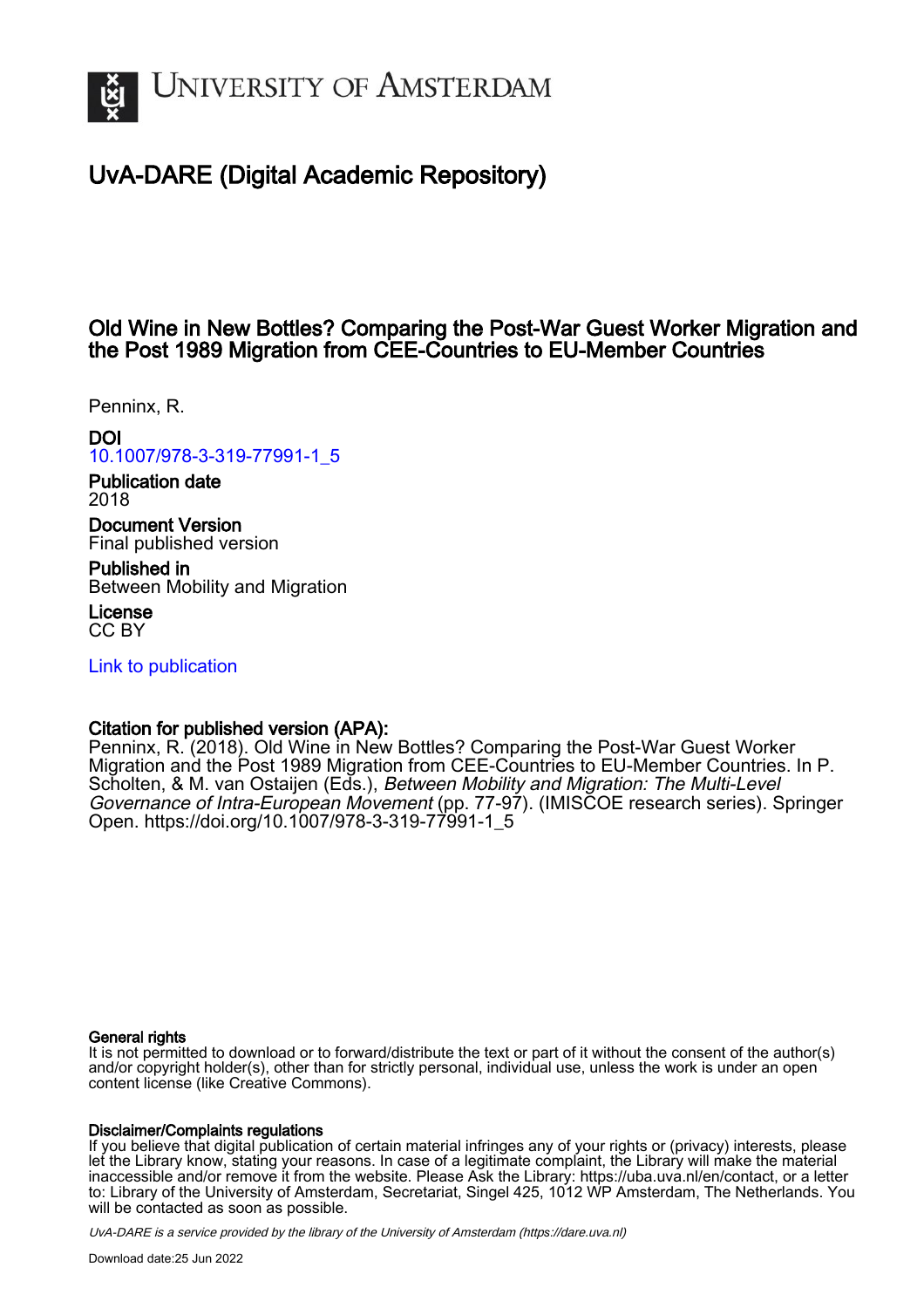# **Chapter 5 Old Wine in New Bottles? Comparing the Post-War Guest Worker Migration and the Post 1989 Migration from CEE-Countries to EU-Member Countries**



### **5.1 Introduction**

In the absence of a substantial theory for international migration that would enable to predict how a migration movement would develop, researchers and policymakers have often used migration movements in the past in comparison with those in the present time as a predictive instrument. In this light, the movement of workers from ten Central and Eastern European (CEE) countries to European Union member states in Western and Southern Europe (henceforth the CEES system) after 1990 is often compared to the post-war Guest Worker System (henceforth GWS). In policy circles such an approach is often called: lessons learned from the past.

This approach of using comparison-based predictions is based on the assumption that the units compared are indeed of the same nature. In this case, the first question is whether the two movements that we compare are in point of fact two cross-border labour migration systems that follow the same mechanisms and happened under similar conditions. We will turn to this question in the next section, where I will outline the contours of the two labour migration systems to establish comparability in a broader sense.

For a detailed comparison of the two cases, which will follow in Sect. [5.3](#page-5-0) of this chapter, we need a more refined analytical instrument. To establish such an instrument, I draw on the literature on migration theory and, more specifically, on migration systems theory (Fawcett [1989](#page-20-0)). This literature refers to three sets of factors that are essential for the emergence and continuation of migration systems. The first set implies that there need to be push and pull factors for labour migration to emerge. Push and pull factors encourage individuals to move from one place to another. Economists measure these factors in general terms like wage differentials and work opportunities, where low wages locally act as a push factor and higher wages

 $\circledcirc$  The Author(s) 2018 77

Check for<br>updates

R. Penninx  $(\boxtimes)$ 

University of Amsterdam, Amsterdam, The Netherlands e-mail: [M.J.A.Penninx@uva.nl](mailto:M.J.A.Penninx@uva.nl)

P. Scholten, M. van Ostaijen (eds.), *Between Mobility and Migration*, IMISCOE Research Series, [https://doi.org/10.1007/978-3-319-77991-1\\_5](https://doi.org/10.1007/978-3-319-77991-1_5)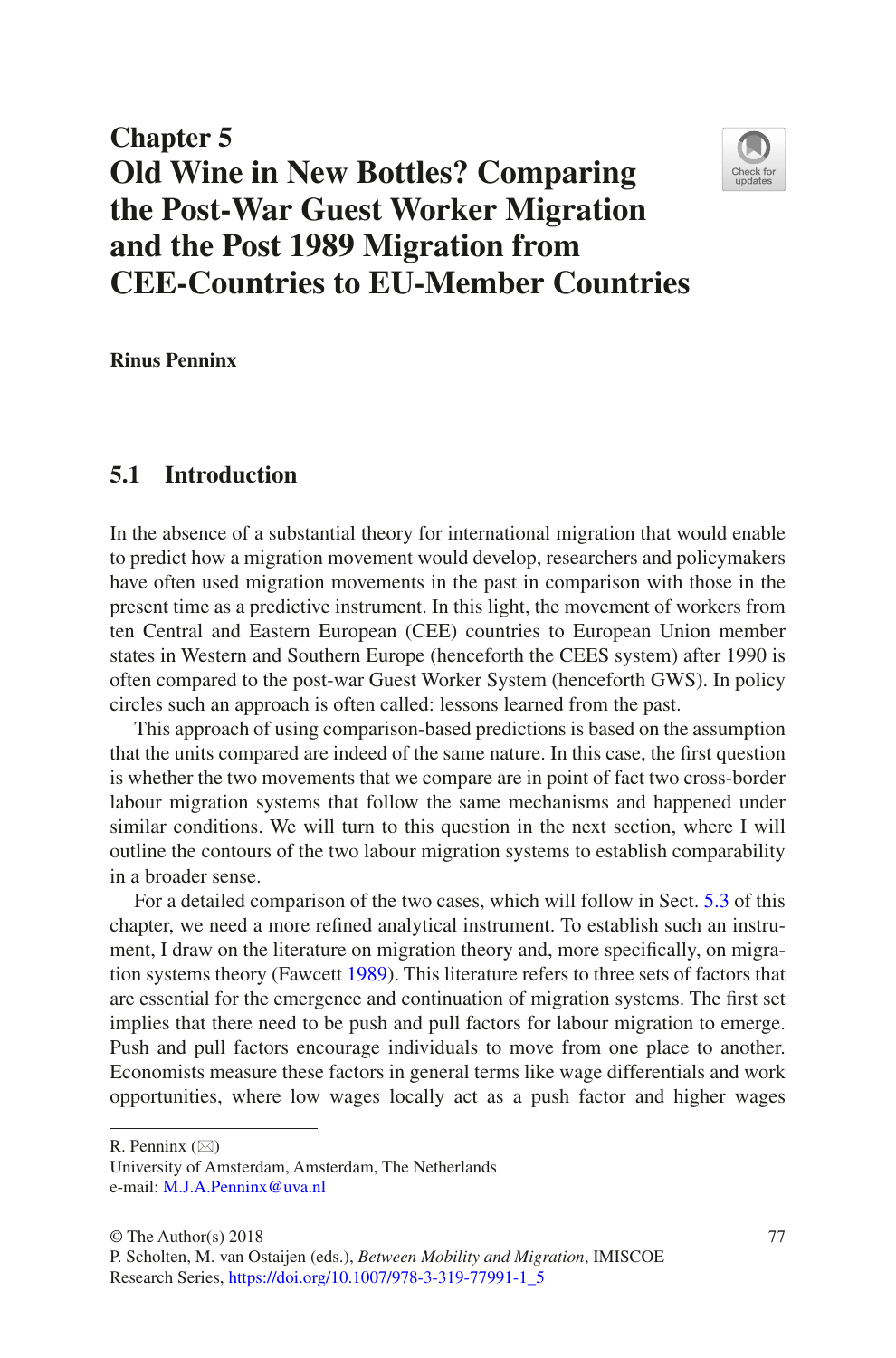elsewhere as a pull factor; high unemployment rates and decreasing job opportunities act as a push factor and the availability of work elsewhere as a pull factor. These factors are necessary conditions for a labour migration system to emerge. But they are not sufficient in and of itself: their mere existence does not lead to migration and not in all cases.

The second set of factors specifies how individuals – existing in the abovementioned economic circumstances – are actually brought into a labour migration system: candidates for migration have to be aware of their own economic situation and of alternatives elsewhere; there have to be networks – often of emigrants that went before them – that help new migrants, as well as intermediaries and facilitators that take away barriers and thus trigger and sustain movements. In well-established labour migration systems such informational and facilitating functions become institutionalised in recruitment systems that involve sending and receiving states, employers and trade unions, employment agencies, et cetera.

The third set of factors refers to regulatory systems of international migration in the countries of origin as well as in the countries of destination. The countries of origin have to allow the exit of citizens on principle (non-exit was rule in communist countries behind the Iron Curtain up until 1989) and in actual practice (e.g. by giving out passports). They may even facilitate labour migration by assisting in recruitment. Countries of destination, for their part, have policies that 'control and regulate' labour inflows: targets or quota may be established for selective groups of workers, as well as for their duration of stay and the conditions of their work set.

These three sets of factors will be described and compared for both labour migration systems. This will enable us to establish if the two systems differ, and on what points and with what consequences.

#### **5.2 The Contours of Two Labour Migration Systems**

#### *5.2.1 The Guest Worker Labour Migration System: 1955–1974*

In the immediate aftermath of World War II, Europe had to 'resettle' some 20 million people on the newly established political map (Bonifazi et al. [2008](#page-19-0): 113). Apart from these significant internal movements, Europe was predominantly an emigration continent at that time: pre-war emigration to classical destinations like the USA, Canada, Australia, New Zealand and Latin America was resumed in North Western European countries.

This situation started to change in the mid-1950s. Emigration decreased and immigration gained importance, in the form of temporary labour migration. The economic reconstruction after the war was so successful in several Western and North Western European countries that their labour markets needed more workers than available. Particularly unskilled and low-skilled workers were sought for labour-intensive Fordist production processes, such as mining and manufacturing. Some Western European countries, such as Switzerland, Luxembourg, Belgium and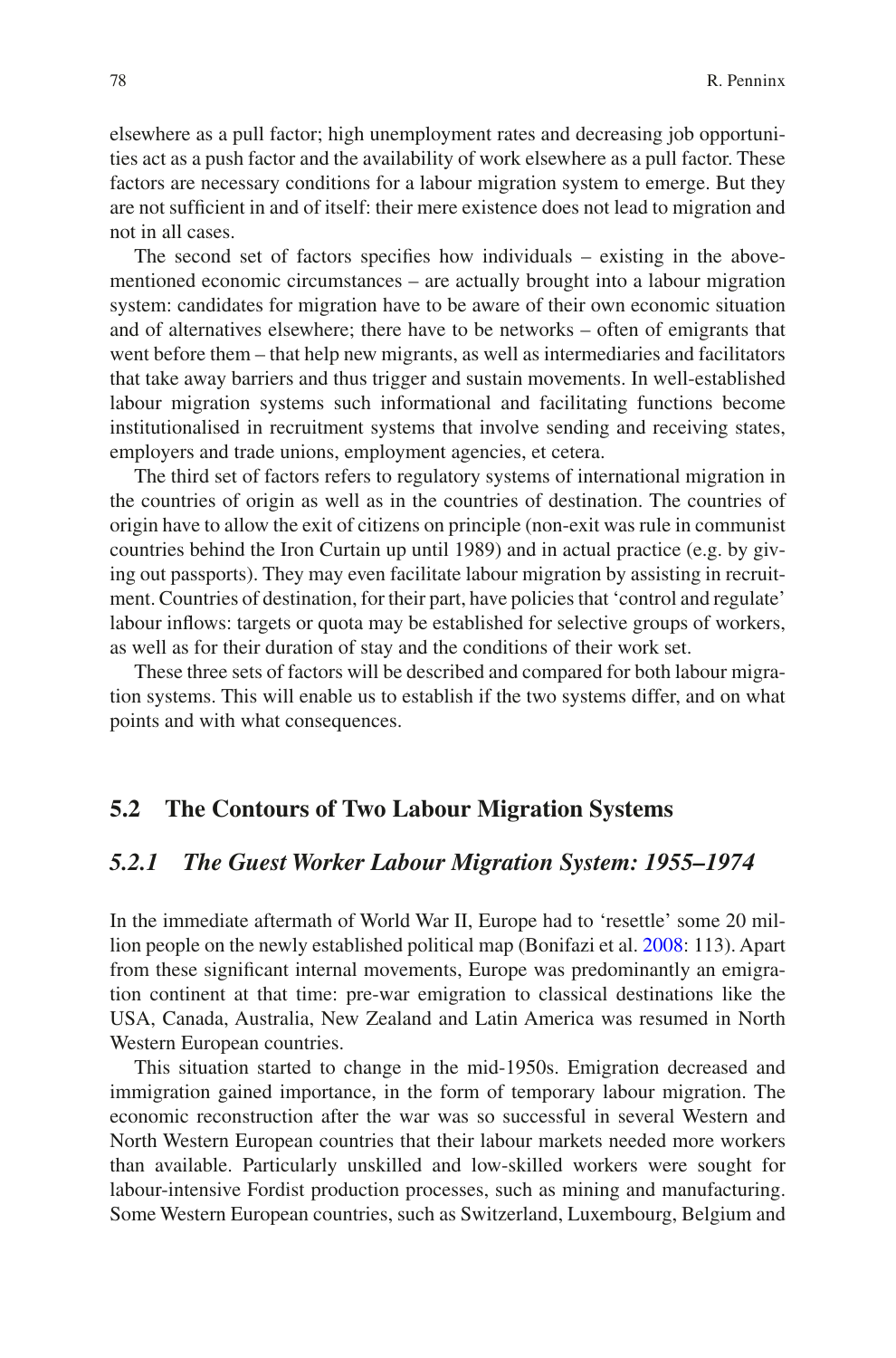France, resumed pre-war labour immigration to fill the vacancies at the lower end of their labour markets. For the Federal Republic of Germany, Austria, the Netherlands and Sweden this experience of being attractive for migrant workers was a relatively new concept.

From the mid-1950s on, a labour migration system was built up gradually, attracting workers from the nearest countries in the south – Italy, Spain, Greece and Portugal – and the east – until 1961 from East Germany and following the closing of the Iron Curtain from Yugoslavia (Van Mol and de Valk [2015](#page-21-0): 32/33). In the 1960s the system expanded to include Morocco, Algeria, Tunisia and Turkey. While growing, it also became more organised: rules, conditions and procedures were agreed upon in bilateral agreements between the recruiting and sending countries and institutional arrangements and policies were elaborated, both in the sending and in the receiving countries.

The framing of this labour migration as a temporary solution for labour market shortages and the designation of the workers as 'temporary guests' are important characteristics of GWS. All destination countries defined themselves as 'nonimmigration countries' and stressed the temporary nature of the work contracts. The label 'guest worker' openly expressed such expectations. The migrants also saw their work and stay in Europe as temporary. When the number of temporary workers that returned home during the economic recession of 1966–67 turned out to be rather limited, the response of European countries was to develop stricter rules for entrance and access to the labour market (issuing fewer permits) and to start a discussion on the rotation principle to increase the return. Nevertheless, those of the 'temporary workers' who stayed and brought their families grew larger and the resident immigrant population accumulated over the course of time.

The exact number of migrant workers who were involved in this GWS system is difficult to establish. Estimates of the numbers of individuals that left Italy, Spain, Greece, and Portugal alone between 1950 and 1970 vary from 7 to 10 million (Okolski [2012](#page-20-1): 33). The number of migrants from Yugoslavia, Turkey and North Africa who travelled to Western Europe for work is probably equally large, or maybe slightly less so because their migration movement started somewhat later. When looking at the whole period, most of the workers returned, yet a significant foreign labour force was built up: Cohen estimates that at the end of the period, in 1974, the FRG counted 2.2 million foreign workers; France 1.9 million; Switzerland 1.0 million; Belgium 0.22 million, and the Netherlands 0.12 million (Cohen [1987:](#page-19-1) 111–112).

In the early 1970s the limits of the growth of the Fordist industrial economies became manifest and the need to restructure North Western European economies was evident. The first oil crisis of 1973 sped up this restructuring: the closing of certain sectors like mining, the relocation of other labour intensive sectors to lowwage countries and the automation of still other sectors led to a fall in demand for low-skilled work and thus for migrant workers. Switzerland (1970) and Sweden (1972) were the first countries to install an immigration stop for workers, followed by the FRG (1973), the Benelux countries and France in 1974 (Van Mol and de Valk [2015:](#page-21-0) 35).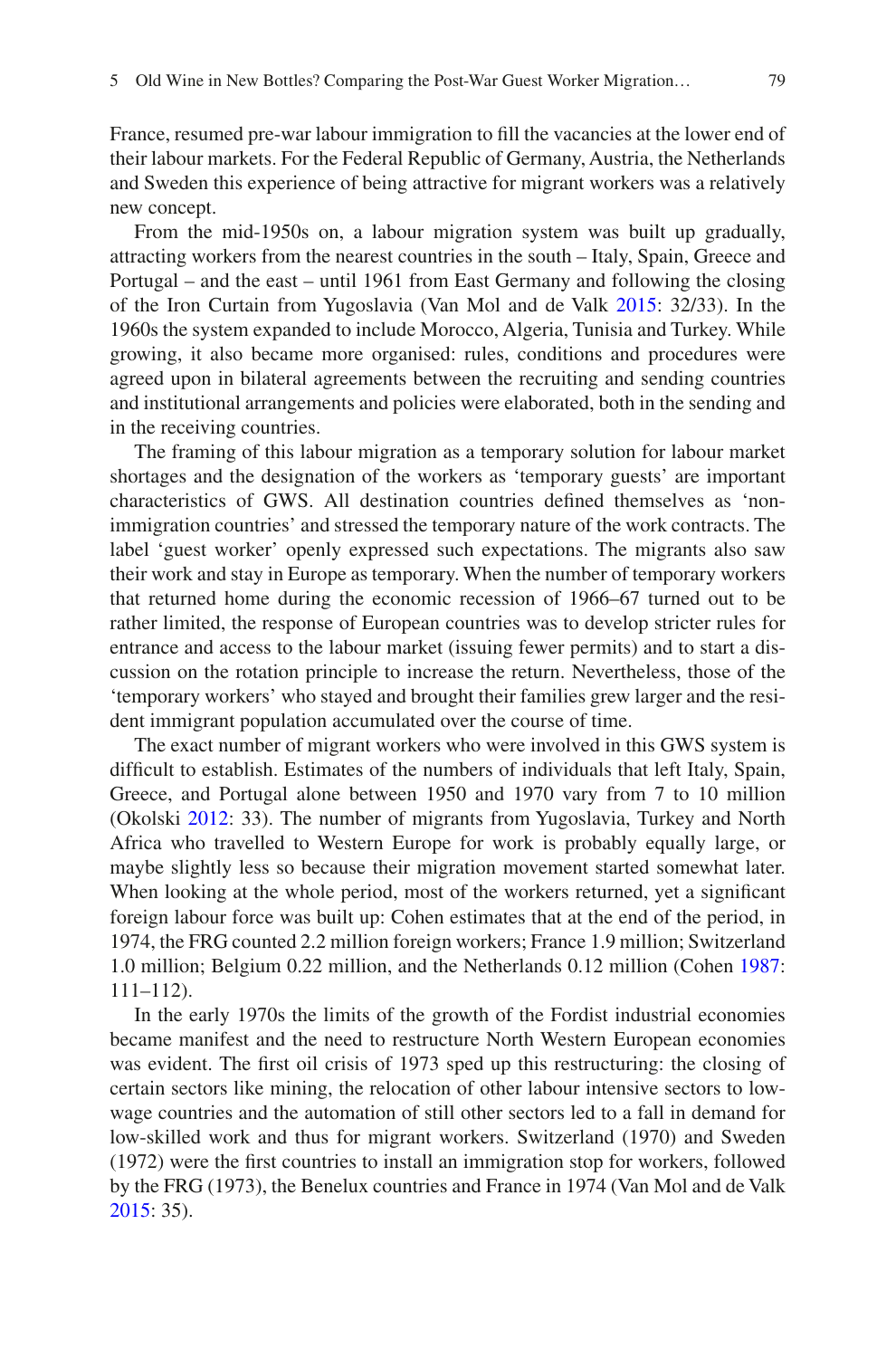By the mid-1970s GWS as a system of rotating workers had ceased to exist. The halted recruitment and the various policies to promote the return of migrant workers had specific effects for the different immigrant groups. Migrant workers from Southern European countries did return to their countries of origin more often, while those from the Maghreb countries and Turkey did significantly less so. Quite the contrary happened: they started to bring their families to Europe whenever possible. In the FRG, the Netherlands, Belgium, Austria and France populations from North Africa and Turkey grew significantly under the policy category of 'family reunification' and 'family formation' in the second half of the 1970s and in the 1980s.

## *5.2.2 Migration from CEE Countries to EU Member Countries: 1989 – Present*

The collapse of the Iron Curtain in 1989 and the subsequent opening up of the borders for exit induced significant new migration flows from Central and East European (CEE) countries that took various forms and different directions (Black et al. [2010;](#page-19-2) Okolski [2012](#page-20-1); Glorius et al. [2013](#page-20-2)). First there was a migration corridor to the 'old immigration countries' in North Western Europe, in which two forms of movements took place: that of well-organised legal, albeit limited, bilateral programmes for temporary employment in Germany and other North-Western European countries (Glorius et al. [2013:](#page-20-2) 7/8) on the one hand, and short-term irregular circular migration – within the bounds of tourist visa – on the other hand. A second migration corridor was one of mostly irregular flows to the new immigration countries in the South: Greece, Italy, Spain and Portugal. These were popular destinations for migrant workers from Romania, Ukraine, Albania and Bulgaria, because they had easy entry and tolerated irregular residence and clandestine work (Engbersen et al. [2010a](#page-19-3), [b](#page-19-4): 8 ff). Estimates suggest that a net migration outflow of around 3.2 million took place from the ten CEE states via the two migration corridors between 1989 and 2004 (Engbersen et al. [2010a:](#page-19-3) 9).

The accession of ten new members to the European Union in 2004 marked the beginning of another new era. Eight of these were CEE countries that had been part of the communist bloc: Poland, the three Baltic States, Slovakia, Slovenia, the Czech Republic and Hungary (the A8). Three years later, in 2007, Bulgaria and Romania (the A2) also joined the EU. The effect of these accessions was twofold: on the one hand the migration that had taken place from the ten CEE countries to Western and Southern Europe since 1989 was redefined as EU-internal mobility and legalised under the new regime. On the other hand, the new regime reinforced migration flows from some new member states, particularly Poland, Romania and Bulgaria, to member states in the Western part of the EU whose labour markets attracted workers.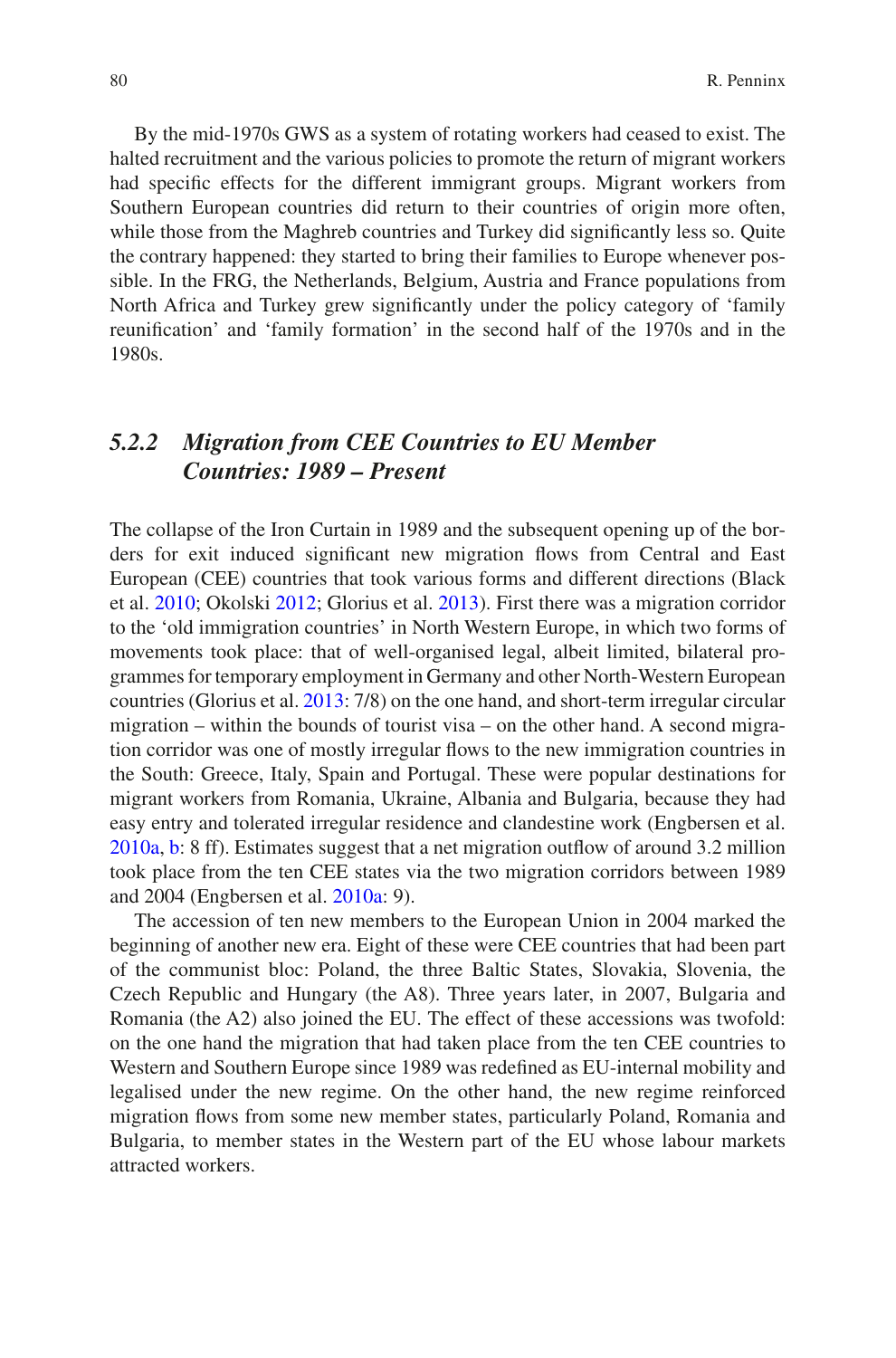The EU15 countries responded differently to the accessions: the UK, Ireland, Sweden and Norway (the latter country is not an EU member, but is part of the European Economic Area) opened up their borders immediately in May 2004. Other countries – often backed up by national trade unions – opted for a transition period of five years in which access of workers of the ten accessory countries to the labour market was subject to permits. Some countries even opted for an additional two years extension. These national policies of immediate or delayed free access have shaped intra-European movement significantly.

In terms of flow, Van Mol and De Valk ([2015](#page-21-0): 43–49) show, first of all, that the scale of intra-European movement increased significantly in the period 2004–08. In 2008 alone, nearly two million EU-citizens moved within the EU (Eurostat [2011\)](#page-20-3), Polish and Romanian migrants making up the bulk of it. Net flows of intra-European migration (immigration minus emigration) amounted to nearly 1.2 million in 2008 (Dhéret et al. [2013:](#page-19-5) 10). For the whole period and calculated in absolute numbers, Polish migration (primarily to and from Germany and the UK) makes up for the largest share, followed by Romanian migration (primarily to and from Italy and Spain).

As a result migrant populations of the A8 and A2 countries, particularly from Poland and Romania, grew significantly in all of the EU15 member states: while the immigrant population with A8 and A2 origin in the EU15 states amounted to approximately 1.9 million in 2004, this population had grown to 5.2 million in 2010 (SVR [2013:](#page-21-1) 51). The case of Poland, having the largest emigration of all CEE countries in absolute terms, reflects this growth: the number of Polish citizens residing in other EU countries rose from 451,000 in May 2002 to 1,860,000 by the end of 2007; of which 690,000 lived in the UK, 490,000 in Germany and 200,000 in Ireland (Fihel and Okolski [2009](#page-20-4): 189).

During the economic crisis of 2009–10 net inflows were reduced from 1.2 million to some 300,000. For CEE migration this meant that the migration corridors to the West and to the South were both affected: net emigration was low or negative and immigrant populations in destination countries were somewhat stabilised. After 2010, when the crisis in Southern Europe continued but Northern countries were much less affected, the southern corridor continued to have negative or low net flows (Spain became an emigration country again: Arango [2016](#page-19-6)), but flows in the western corridor recovered (Dhéret et al. [2013:](#page-19-5) 10). However, the CEES system as a whole had ceased to grow.

#### <span id="page-5-0"></span>**5.3 Comparing Two Labour Migration Systems**

The brief outlines of the GWS and the CEES do indeed suggest that these systems have some common characteristics that make them comparable at face value. The two systems connect sending countries that have less developed economies, redundant labour and low wages, with receiving countries that have developed economies, labour shortages and attractive wages. The flow sizes of the two systems are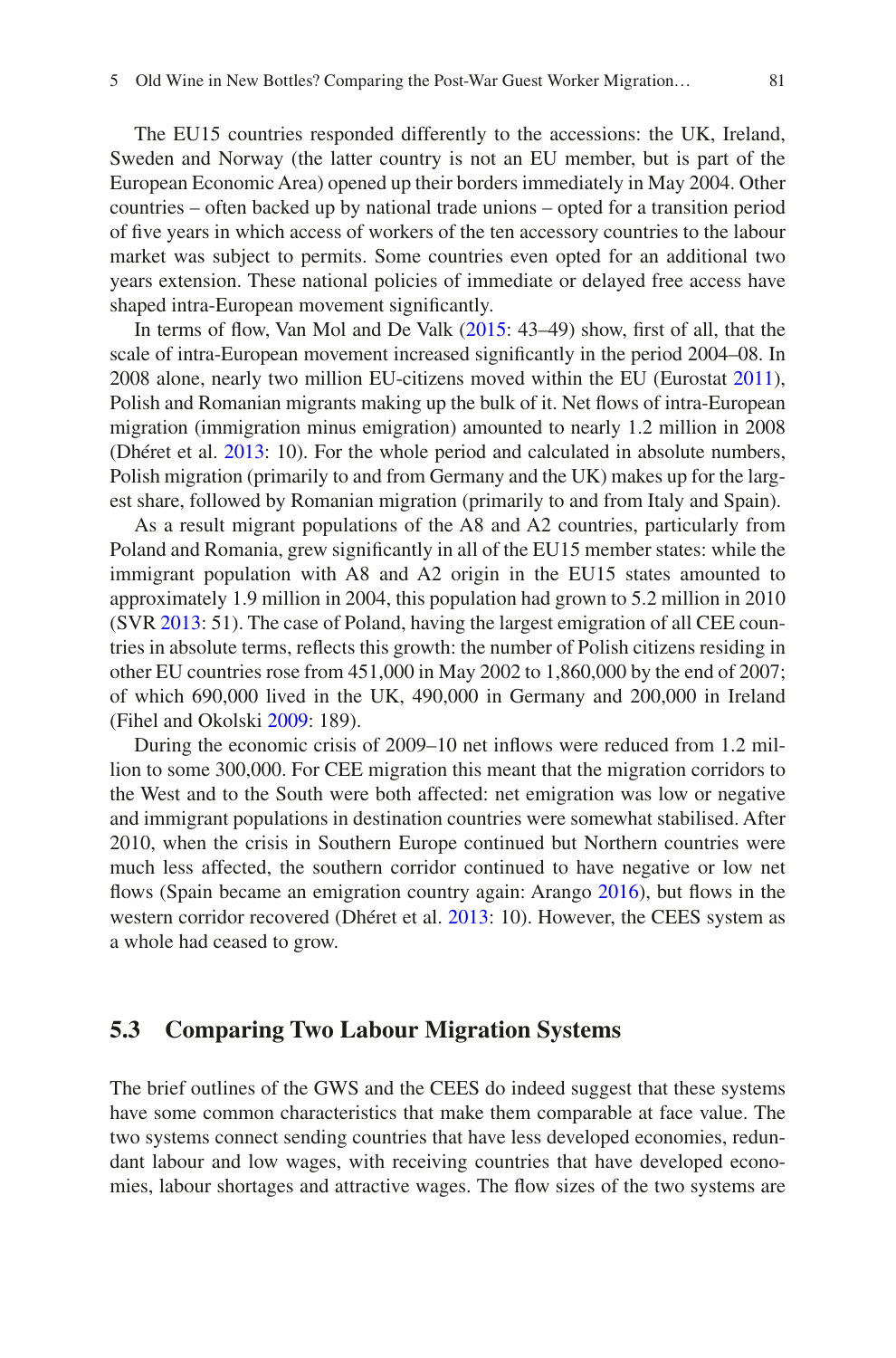also significantly alike (both involving millions of workers), although the CEES system was somewhat smaller than the GWS system. And in terms of length of time there is similarity as well: the GWS system covered 2.5 to 3 decades before it stopped as a labour migration system; the CEES system, starting in 1990, until the present day also covers a period of 2.5 decades.

Accepting this comparability at first glance, I will analyse and compare the three sets of factors that are essential for the emergence and continuation of migration systems in more detail: economic development, differences in wages, and (un-) employment in origin and destination countries; systems of information, networks, intermediaries and organisations that mobilise and steer the migration movements, and the national regulatory systems of sending and receiving countries and their differential effects.

#### *5.3.1 The Development of Economic Push and Pull Factors*

The starting point in both labour migration systems has been a significant difference in economic development and concomitant wage and employment differentials. First we will compare the economic development of the most important countries involved in the two labour migration systems,<sup>[1](#page-6-0)</sup> using Gross Domestic Product per Capita (ERS International Macro-economic data set that starts in 1969<sup>2</sup>) as a rough indicator of development: see Table [5.1](#page-7-0).

In 1969, Morocco had the lowest GDP within the GWS system, only 5.3 per cent of the GDP of its major country of destination: France. In 1969 the Turkish GDP was 20.2 per cent of that of Germany, the most important country of destination for Turkish workers. The Southern European countries did have better statistics than Morocco and Turkey in that same year, although the numbers varied considerably: Portugal had the lowest GDP, while Italy had reached the highest level of GDP of the Southern European countries (see also Akgündüz [2008:](#page-19-7) 18 and Rist [1978:](#page-21-2) 102).

When it comes to other indicators such as unemployment or the activity rate of the population, the data are not truly comparable because they measure different factors in the various countries, but the literature suggests that unemployment (including hidden unemployment) was high in countries like Turkey (Akgündüz [2008;](#page-19-7) Abadan-Unat et al. [1976](#page-19-8)) and Morocco, while this was much less the case in the more developed economies of the Southern European countries such as Italy. This smaller potential of migrant workers in the Southern European countries made the official recruitment of guest workers shift to Morocco and Turkey in the late 1960s.

<span id="page-6-0"></span><sup>1</sup> Ideally, the average GDP of all countries of destination would be the best quantity to measure: the EU15 average for the CEES system. For the GWS, such data were not available. The next best comparison was the GDP of the largest destination country: the FRG for Turkish migration, and France for migration from Morocco.

<span id="page-6-1"></span><sup>2</sup>At [www.ers.usda.gov](http://www.ers.usda.gov)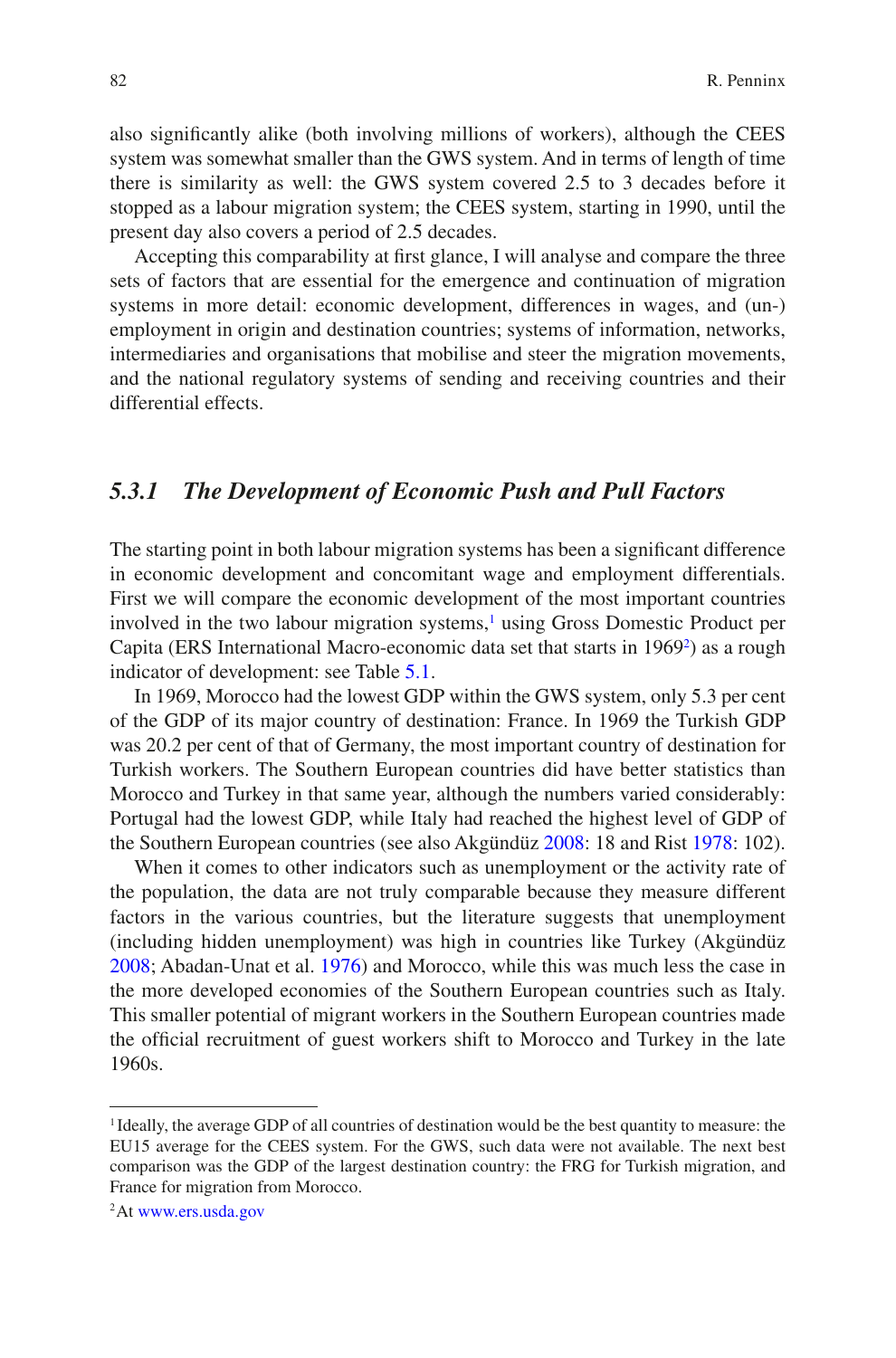| Country (/Destin.)        | 1969   | $\%$ | 1974   | %    | 1990   | $\%$ | 2004   | $\%$ | 2014   | $\%$ |
|---------------------------|--------|------|--------|------|--------|------|--------|------|--------|------|
| Morocco (/France)         | 1001   | 5,3  | 1110   | 4,7  | 1766   |      | 2351   |      | 3175   | 7,7  |
| Turkey (/FRG)             | 3912   | 20,2 | 4417   | 20,0 | 6194   |      | 8258   |      | 11,104 | 24,9 |
| Portugal (/France)        | 7182   | 37,8 | 10,840 | 45,6 | 16,790 |      | 21,795 |      | 20,613 |      |
| Greece (/FRG)             | 12,061 | 62,3 | 15,741 | 71,3 | 19,456 |      | 28,288 |      | 22,929 |      |
| Spain (/France)           | 12,847 | 67,7 | 16,771 | 70,6 | 22,190 |      | 30,451 |      | 29,224 |      |
| Italy (/FRG)              | 16,354 | 84,4 | 20,537 | 93,0 | 30,857 |      | 36,439 |      | 33,008 |      |
| <b>FRG</b>                | 19,374 |      | 22,081 |      | 32,345 |      | 38,641 |      | 44,554 |      |
| France                    | 18,987 |      | 23,759 |      | 32,742 |      | 39,998 |      | 41,196 |      |
| EU15                      | 17,362 |      | 21,273 |      | 30,070 |      | 38,076 |      | 39,351 |      |
| <b>EU28</b>               | 14,497 |      | 17,660 |      | 24,863 |      | 31,937 |      | 33,888 |      |
| Slovenia (/EU15)          | 8420   | 48,5 | 9540   |      | 15,558 | 51,7 | 21,051 | 55,3 | 24,016 | 61,0 |
| Czech Rep. $(EU15)$       | 8109   | 46,7 | 9283   |      | 13,980 | 46,5 | 16,831 | 44,2 | 19,953 | 50,7 |
| Estonia (/EU15)           | 6768   | 39,0 | 7441   |      | 9187   | 30,6 | 13,473 | 35,4 | 17,997 | 45,7 |
| Hungary ( <i>/EU15</i> )  | 5267   | 30,3 | 6921   |      | 9952   | 33,1 | 12,428 | 32,6 | 13,787 | 35,0 |
| Romania (/EU15)           | 3887   | 22,4 | 4307   |      | 5599   | 18,6 | 6174   | 16,2 | 8200   | 20,8 |
| Poland ( <i>/EU15</i> )   | 3795   | 21,9 | 4241   |      | 5925   | 19,7 | 9487   | 24,9 | 13,854 | 35,2 |
| Bulgaria ( <i>/EU15</i> ) | 2695   | 15,5 | 2897   |      | 4045   | 13,5 | 5206   | 13,7 | 7093   | 18,0 |
|                           |        |      |        |      |        |      |        |      |        |      |

<span id="page-7-0"></span>**Table 5.1** Gross domestic product per Capita in GWS and CEES origin and destination countries: absolute in US \$ and relative (1969–2014). Source: ERS International macro-economic data set at [www.ers.usda.gov](http://www.ers.usda.gov)

At the receiving end of the GWS, the North Western European countries had recovered from the economic recession of 1966–67 and unemployment was lower than ever and labour shortages were unprecedented. The period 1968–73 became the summit of the GWS system: official recruitment following strict rules had become the dominant way of migrating and Turkey and the Maghreb countries were by now the most important countries of origin.

By 1974, at the end of the GWS system, the relative differences in GDP of Morocco and Turkey had not changed as compared to 1969. By contrast, the Southern European countries had improved their figures significantly, Italy having a GDP that was as almost as high as that of Germany: 93 per cent. The gap between Morocco and Turkey and the destination countries was clearly of a different order than the gaps between the countries in Southern Europe and their destination countries.

Thus, the movement of workers stopped around 1974 by the sudden disappearance of the demand for labour in destination countries, which was followed by a recruitment stop and policy measures to stimulate return. At that moment the push factors (expressed as relative GDP figures) in Morocco and Turkey were equally strong as five years before. In the Southern European countries, however, they had become less compelling. This explains the different reactions of migrant populations after the recruitment stop: fewer migrants from Morocco and Turkey returned than migrants from Southern European countries.

If we compare such relative figures of the GWS system with those in the CEES system (using the average EU15 GDP for destination countries), we see that the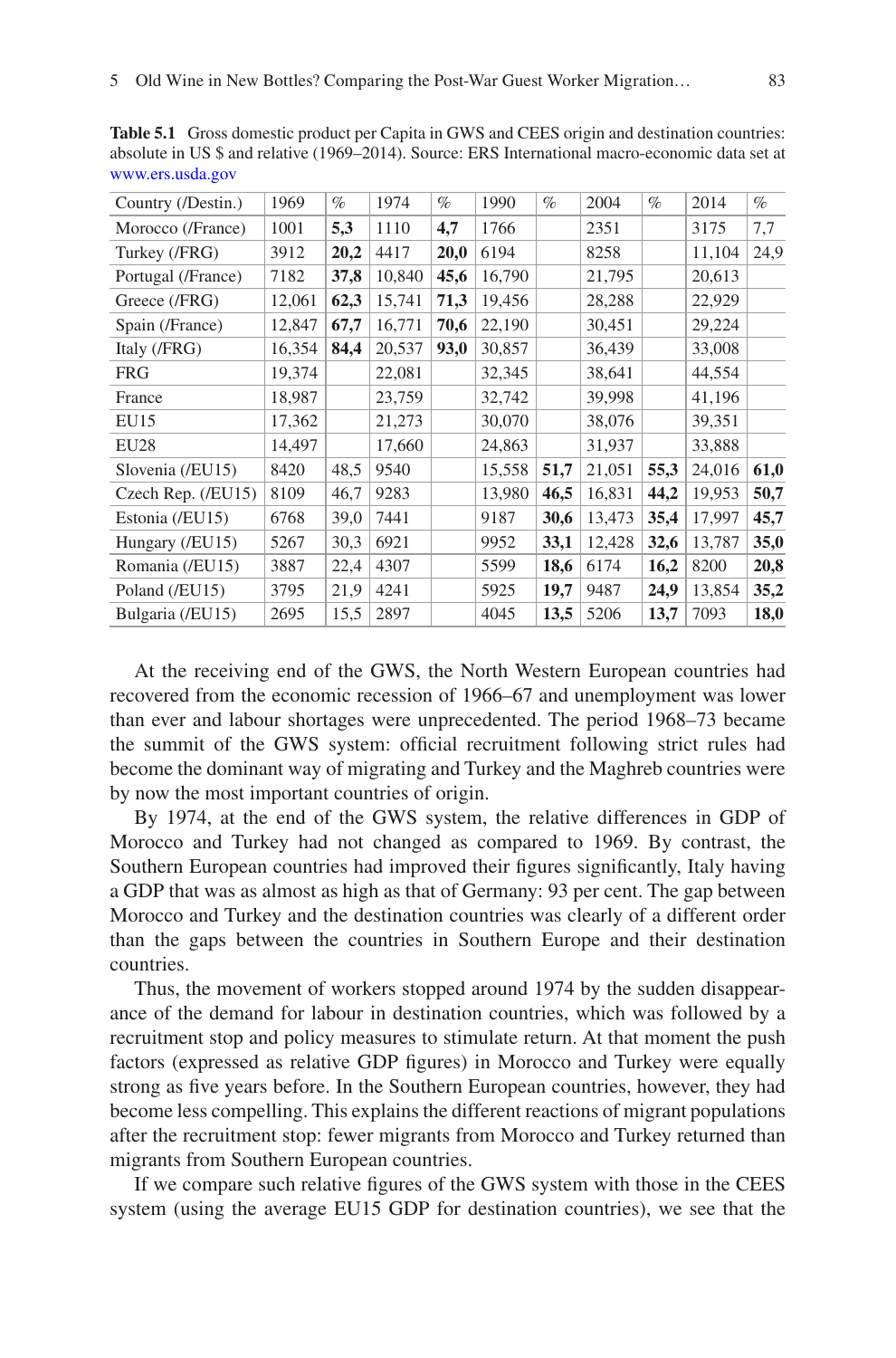relative differences between Bulgaria, Romania and Poland in 1990 compare to Turkey in the GWS system in 1969 to a certain extent; the figures for Slovenia and the Czech Republic in 1990 are somewhere between those of Portugal and Greece in 1969, but below the figures for Spain and Italy in that same year.

Between 1990 and 2004, these relative gaps did not change for Bulgaria and Romania: these countries still had the lowest GDP of the CEE countries in 2004. But the relative difference of Poland (25.5 per cent) had changed in a positive way. At the other end of the spectrum, Slovenia and the Czech Republic had the highest GDP.

Ten years later, in 2014, Bulgaria, Romania and Poland still had the lowest GDP of the CEE countries, but the relative differences had diminished, particularly for Poland (35.2 per cent). Slovenia and the Czech Republic had the highest GDP: 61.0 and 50.7 per cent respectively of the average GDP of EU15 countries. (For comparable data in the literature, but with slightly different indicators, see: Galgóczi et al. [\(2009](#page-20-5): 8 ff) and Dhéret et al. ([2013:](#page-19-5) 17 ff) on all CEE countries; on Hungary see Hars [2009](#page-20-6); on Romania see Potot [2010;](#page-21-3) on Bulgaria see Markova [2010\)](#page-20-7).

These figures make clear that within the GWS and CEES systems there were significant differences between the countries of origin: the relative figures of Bulgaria, Romania and Poland were low (meaning wide gaps) and compare well with those of Turkey between 1969–1974 (though Poland did improve significantly over the course of time). The differences between Slovenia's and the Czech Republic's GDP with the average GDP of EU15 countries at the other end are relatively small and quite comparable with the Southern European countries in the GWS system between 1969 and 1974.

The significant GDP differences above are "translated into significant income differentials, which were clearly an important pull factor for EU-10 nationals" (Galgóczi et al. [2009:](#page-20-5) 10). By contrast, unemployment seems to be a relatively less important driver for movement in these countries, as unemployment rates were more or less in line with the EU average of 9.2 per cent, Poland being the exception with an unemployment rate of 17.9 per cent in 2005. However, Poland reduced its unemployment from 19.1 in 2004 to 7.1 per cent in 2008.

In the receiving countries, complementary observations on pull factors indicate that these operated quite differently within the two migration corridors of the CEES system. In the North Western European countries unemployment was relatively high in the 1990s and labour shortages appeared in specific sectors, for which bilateral labour migration programmes were organised. At the same time, these specific labour shortages, specifically in agriculture and horticulture, were filled by irregular short-term work on tourist visa. The migration corridor to the Southern countries, however, was of a different nature: migrants moved irregularly, attracted by work opportunities in the informal sector of the economies of the Southern European countries. The pull factor here was not so much the low unemployment and high wages, but the comparatively easy way to enter a country, find (informal) work and earn a (relatively low) wage. The accession of the A8 and A2 countries in 2004 and 2007 in point of fact regularised the irregular work and residence situation of CEE migrants if that had not happened by amnesties before.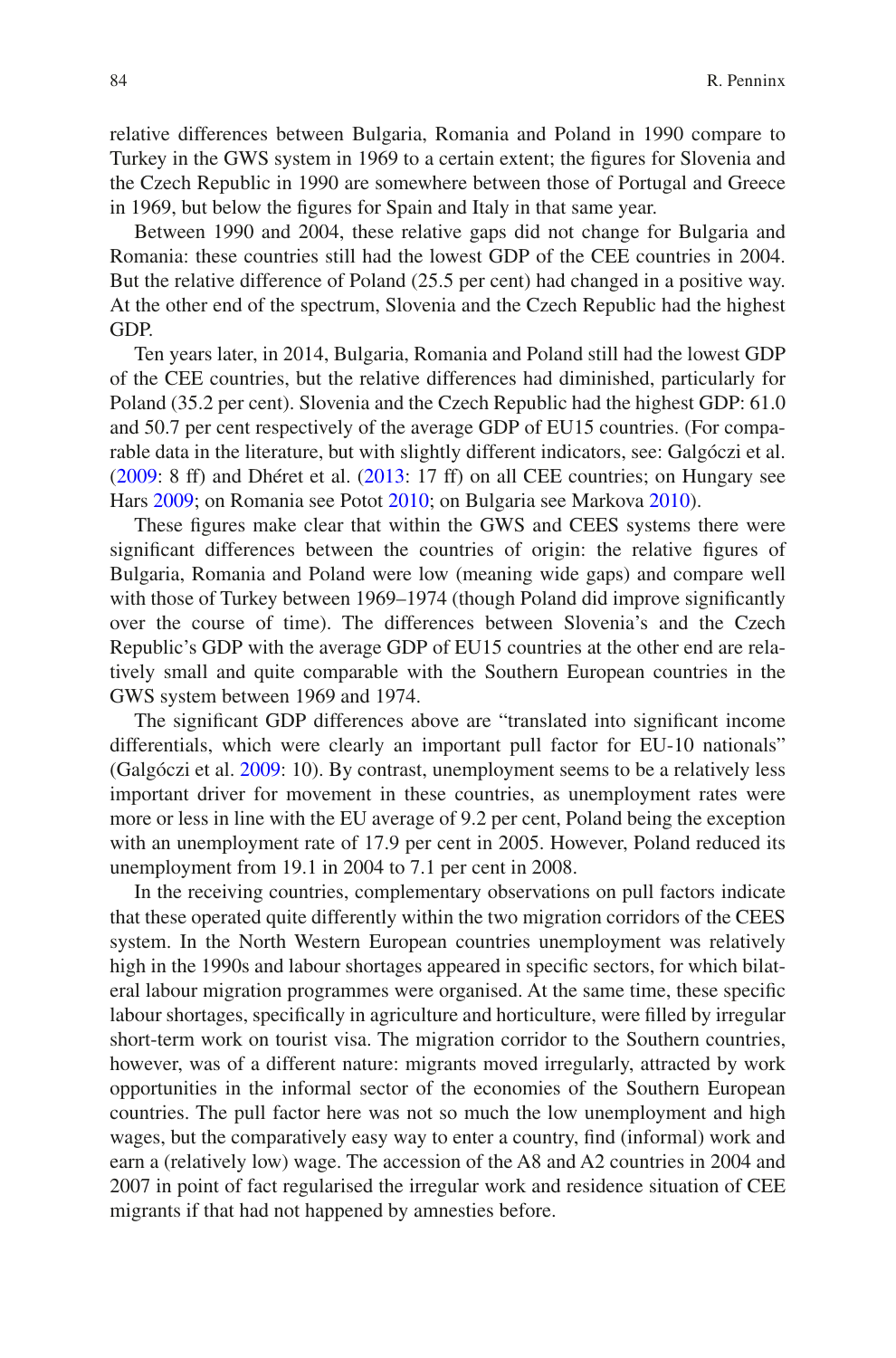After the accession of the CEE countries, some countries in the north-west migration corridor allowed full access in 2004 and argued that very low unemployment and a great demand for mainly unskilled and low-skilled labour were the reason. This was particularly the case for the UK, Ireland and Norway that became the new target countries of the CEES system. (Sweden also opened its borders immediately, but had a relatively high unemployment and attracted much less CEE migrants). Other countries like Austria, Germany and the Netherlands, having relatively high unemployment rates, chose for transitional arrangements in order to protect their labour markets. Even more countries chose for transitional arrangements in 2007 when Bulgaria and Romania became EU-members.

The 2009 economic crisis changed the balance of push and pull factors completely. In the destination countries, the first crisis of 2009–10 hit both the west and south migration corridors of the CEES system; unemployment increased and the demand for workers fell. Inflow of foreign workers decreased and return grew. After 2010 the situation changed again: some north western countries, Germany particularly, emerged from the crisis and attracted CEE migrants again, albeit on a more modest scale than before. This was in sharp contrast with the countries in the south where economic crisis deepened, leading to huge unemployment numbers and an increasing emigration of both native and immigrant workers (Arango [2016](#page-19-6)).

This was the mirror image of the perspective of the emigration countries where "outflows from Poland decreased substantially (...) after 2008, when better domestic employment rates were recorded at the same time as the deterioration of the economic situation in receiving countries such as Ireland" (Dhéret et al. [\(2013](#page-19-5): 17). Other indicators of labour market drivers had also converged significantly between 2004 and 2007: In Poland for example, wage differentials increased from 21.5 to 25.4 per cent in EUR at exchange rate (with average EU15); employment rose from 51.2 to 57.0 per cent and unemployment decreased from 17.9 to 9.6 per cent. These observations make Galgóczi et al. ([2009:](#page-20-5) 11) conclude that "differences in overall labour market performance, initially substantial, have shown remarkable convergence between A8 and EU15 countries". This is surely the case, but on balance it seems fair to conclude that the strong changes in the CEES system since 2008 have been caused more by pull factors falling away than by decreasing push factors.

#### *5.3.2 The Organisation and Selectivity of Labour Migration*

How were individuals – in situations where the economic conditions of push and pull are fulfilled – drawn into a labour migration system. How were supply of and demand for work brought together? What did the organisation of labour migration mean for those who moved when, under what conditions and with what strategy?

In the case of the GWS system, the literature suggests that there were two main ways of getting into the system. The first was based on informal networks between individuals in sending and receiving countries through which information was passed on possibilities to work elsewhere; people in such networks received and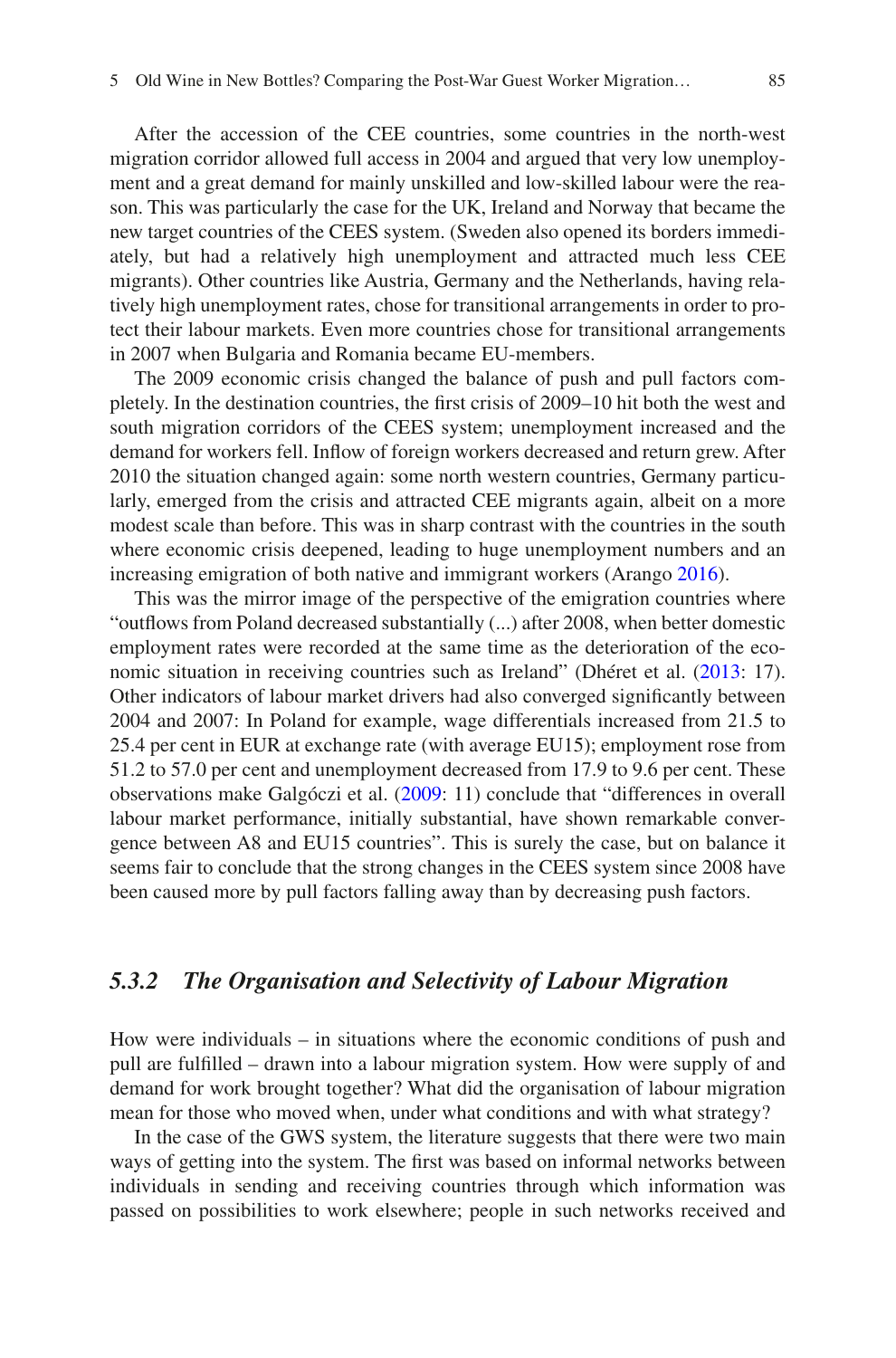supported new arrivals and mediated in finding work. There is an abundance of descriptions in the literature of the 'pioneers' who came 'spontaneously' (i.e. without a prior invitation for work), found work (and received a work and a residence permit) and started to bring over kin and fellow countrymen on request of their employer, leading to strong concentrations of workers from the same villages and regions in certain cities in receiving countries on the aggregate level (see Abadan-Unat et al. [1976](#page-19-8) and Den Exter [1993](#page-19-9) for Turks in the Netherlands and Engelbrektsson [1978](#page-20-8) for Turks in Gothenburg, Sweden). From a broader perspective, it also tells us that earlier migrations from certain regions in sending countries, such as pre-war labour migration from Southern Europe to Switzerland, France and Belgium could easily be revived on the basis of networks stemming from these earlier migrations.

The second way of entering the system was through the institutionalised system of labour recruitment. This system involved strong governmental participation of both sending and receiving countries through bilateral agreements on how and under what conditions workers would be recruited. It might even imply  $-$  as in the case of Turkey – that sending countries registered candidates and selected them to be sent to recruitment offices of destination countries. For those who were selected, special cheap worker passports were issued. It also implied approval of demands for recruitment by governments of receiving countries. For the selected workers contracts, work and residence permits were pre-arranged.

The Turkish case (Abadan-Unat et al. [1976;](#page-19-8) Akgündüz [2008](#page-19-7)) shows how the originally spontaneous character of migration through informal networks was gradually incorporated in the official system through the so-called 'nominative contracts' (through which an employer could officially recruit a certain person whom he knew through workers he already employed). Nevertheless, the official system did not replace the spontaneous migration completely, because the waiting list for official recruitment in Turkey grew so long that the chances to be recruited became slim. Going as a 'tourist' and using the informal system thus remained in place so long as there were lenient policies to get a work and residence permit in destination countries. However, in the late 1960s such policies became stricter, thereby creating the phenomenon of illegal work (no work permit) and illegal workers (no residence permit) for the first time.

The organisation of migration as described above had consequences for the selection of migrants involved. Migration originally started in cities, but spread to rural areas later; in Morocco and Turkey this was also a consequence of the sending governments' policy. In general, the work for which guest workers were sought was production work in well-regulated industrial sectors for which no or limited skills were needed. In general, male workers were sought and recruited; female workers only in special cases for specific work. Official recruiters in Turkey and Morocco preferred married men, who were looked upon as more responsible than unmarried youngsters. Spontaneous migration could lead to over-qualification, particularly when migrants were pushed out of their country for reasons other than work but used the guest worker status to leave, such as those who fled the authoritarian regimes of Salazar, Franco or the Greek colonels in the 1960s and early 1970s.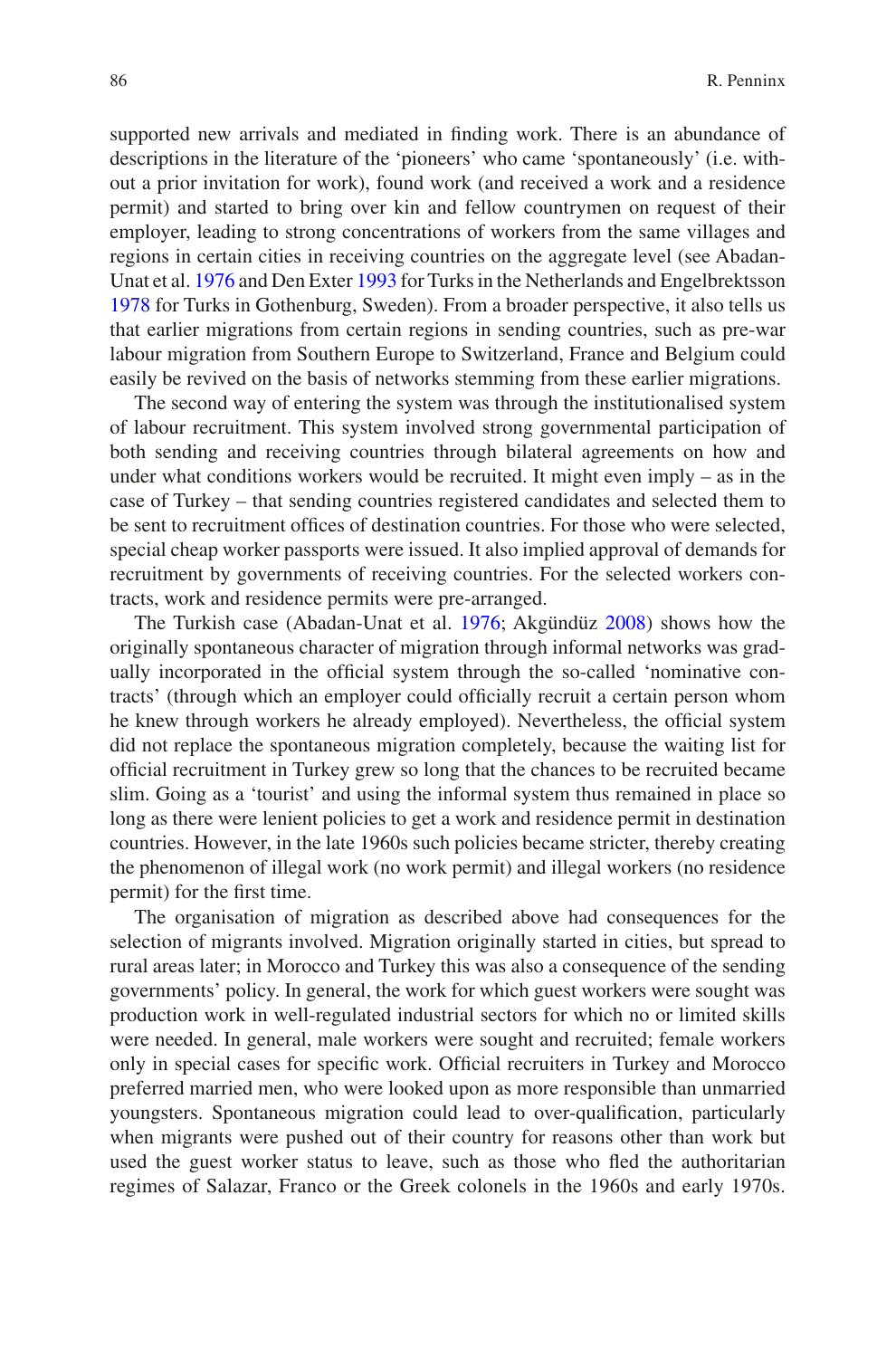The official recruitment system, however, did not lead to large-scale placement of workers below their qualification level.

The development of the organisation of labour migration is different in the case of the movements from CEE countries to Western and Southern Europe and thus the selection of movers differs. When the exit opportunity opened in CEE countries after 1989, certain specific groups could and did use historical links to move. This was the case with certain regions in the CEE countries with German-speaking people who had either migrated from Germany in the past or had other ties with Germany. (Germany's *Aussiedler* return policy made it possible for some people of such regions, particularly in Poland, to come to Germany before 1989). Most migrants, however, had to find new routes or destinations without historical ties to guide and support them.

The movements of such new migrants from CEE countries in the period of 1989 to 2004 have followed distinctive patterns within the two migration corridors, when it comes to the question of how the migration was organised. In the first corridor of movements to Western European countries, destination countries put in place strict regulated labour recruitment programmes, mostly for temporary or seasonal work. Germany developed such migrant workers' programmes, particularly for workers from Poland, but other countries too, like France, Belgium and Switzerland; later Spain,<sup>3</sup> Greece, Norway and the Netherlands also introduced specific bilateral programmes to facilitate temporary labour migration, often for the purposes of seasonal work (Engbersen et al. [2010a:](#page-19-3) 8 Glorius et al. [2013:](#page-20-2) 7/8). This pattern of regulated programmes resembled the official recruitment and deployment of guest workers two decades earlier.

Within this first corridor a less formal, partially legal and mostly unregistered way of work migration was practised as well, as described by Fihel and Grabowska-Lusinska ([2014:](#page-20-9) 23):

"Institutional barriers introduced (...) by key receiving countries located in Western Europe and North America imposed a specific pattern of mobility on Polish nationals: migration comprised repetitive, short stays abroad that coincided with seasonal and temporary employment of migrants in agriculture, construction or domestic services (...). In order to not exceed the three-month (non-visa) stay in Western European countries, Polish nationals temporarily returned home only to re-embark, soon afterwards or following a short lag, depending on economic circumstances, on another trip abroad". This has been named 'incomplete migration' by Okolski [\(2001](#page-20-10)).

In the second corridor of movements, to the Southern European countries, migration took an entirely different form: irregular flows. Italy, Spain, Portugal and Greece had become attractive not only to returning emigrants in the 1980s, but also to migrants from Eastern Europe in the 1990s. The large informal sector (agriculture, building, tourism and domestic work) and the labour-intensive manufacturing

<span id="page-11-0"></span><sup>&</sup>lt;sup>3</sup>For Spain and Greece these state-led labour migration programmes have been only a small part of the total CEE labour immigration; by far most labour migrants followed the irregular pattern; see below.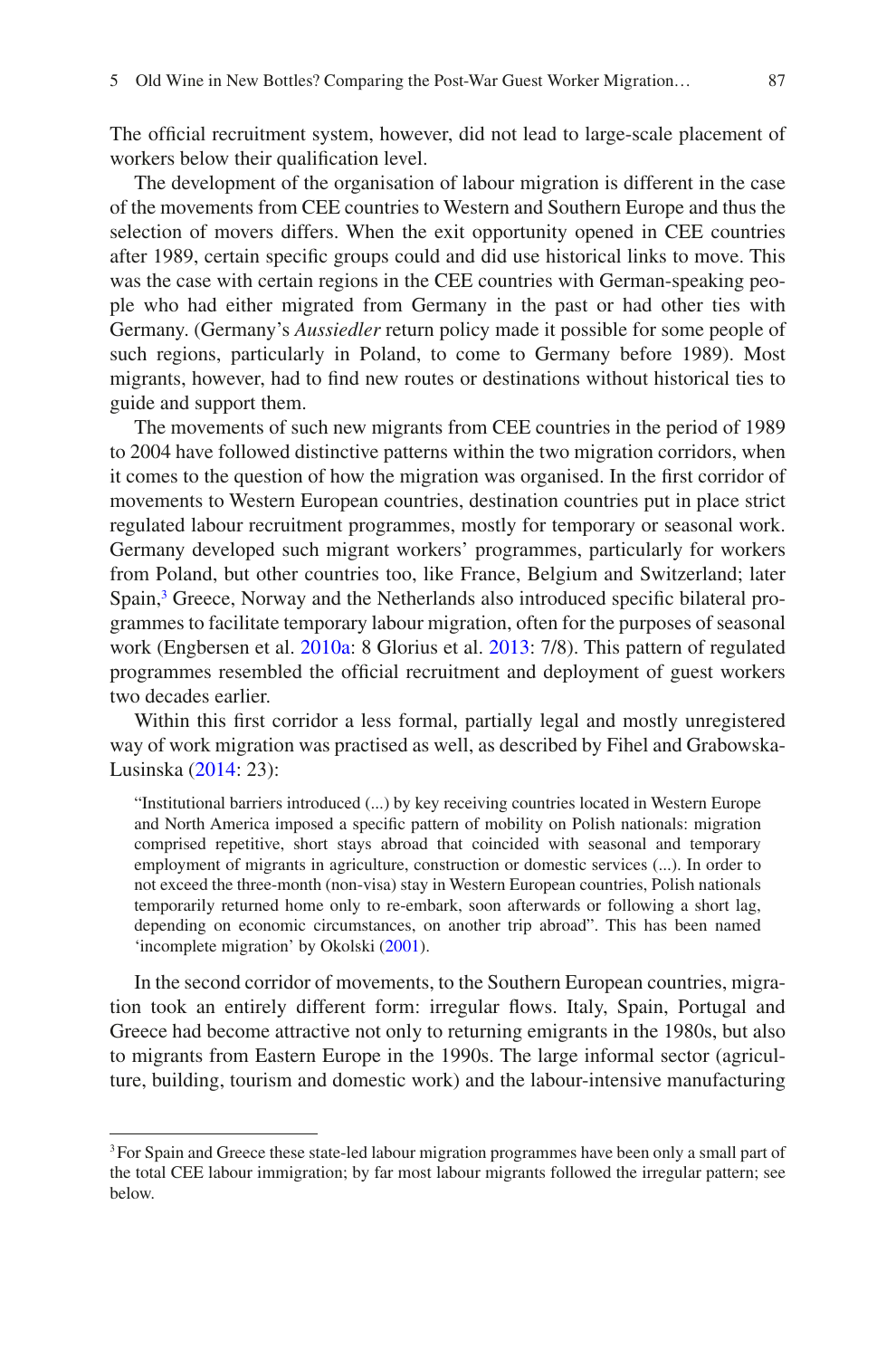sector of their economies attracted many migrants from Romania, Ukraine, Albania and Bulgaria (King et al. [1997](#page-20-11); Peixoto et al. [2012](#page-20-12)). These flows resembled the spontaneous migration of the GWS system in its first phase: informal networks providing information and support and building up chains between regions of origin and destinations. Lenient admission regimes made it easy to enter the southern destination countries. Frequent and massive regularisations legalised most of these migrants over the course of time. In addition to informal networks, intermediaries and agencies in the private sector developed to connect the demand and supply. State regulation and control were nearly absent, apart from the small quota for recruitment (see above).

The accession to the EU of eight CEE countries in 2004 and of Bulgaria and Romania in 2007 changed the patterns outlined above significantly. First of all, it legalised the migrant populations that had reached the EU15 countries in irregular ways before, particularly in the southern countries. Secondly, it created new flows to those EU15 members that opened their borders without transitional arrangements within a short time. The pull factor of low unemployment and ample opportunities for work (until the economic crisis in 2009) in the UK, Ireland and Norway particularly attracted many workers from CEE countries. In this new context of great demand for workers, the absence of restrictions on entrance and access to the labour market and a neo-liberal political climate of deregulation, private agencies quickly found a new market of connecting demand and supply; they mushroomed "and made a lot of money" (Jones [2014\)](#page-20-13).

Flows to EU15 countries that had opted for transitional arrangements for the introduction of free movement of workers also increased after 2004, notwithstanding the delayed free movement. The population of Polish workers in the FRG and the Netherlands, for example, increased significantly between 2004 and 2008. Newcomers often used alternative strategies to circumvent the limitations to free movement, such as coming as self-employed entrepreneurs or being sent as posted workers (in both cases using the freedom of service provision in the EU: see Galgóczi and Leschke [2015:](#page-20-14) 8). In such cases, the social networks of the resident immigrant population and the infrastructure of intermediaries and work agencies were used to employ posted and self-employed workers.

Literature on the consequences of the way migration was organised in the CEES system is ever growing and it poses the following questions: who moved, with what motivation and strategy, and with what intentions for the future. Our central question remains: what makes the movements in the CEES system different from those in the GWS system?

The first element of difference is the less prominent – and sometimes even completely absent – roles of state control and regulation on the one and the significance of private- or market-driven intermediaries and work agencies (including smugglers and traffickers in some circumstances) on the other hand. The latter organise the connection between supply and demand, often resulting in less protected ways of labour migration or work mobility. In comparison with the GWS system only a small portion of CEE labour migration went through official, state-led or controlled programmes that not only connected supply and demand, but also clearly regulated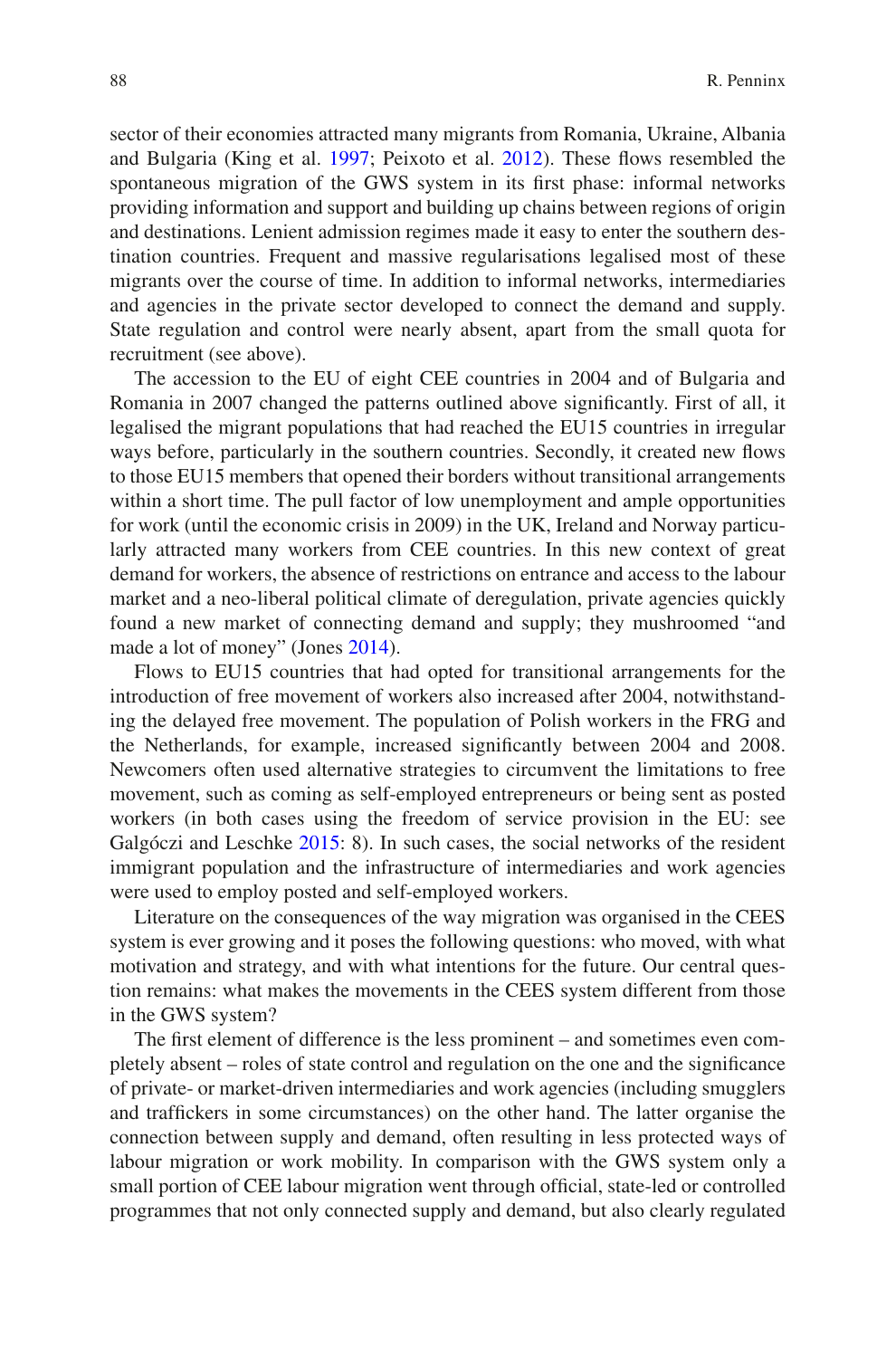legal statuses, work conditions and remuneration – on a par with local conditions for natives. The CEES has a multitude of legal statuses (including a large portion who lack a legal status at least temporarily), many of these imply a great vulnerability on the routes toward and on the new labour markets. In CEES private intermediaries (who are sometimes illegal) and agencies operating in both sending and receiving countries discovered a profitable market. These agencies played an important role, not only in connecting supply and demand, but also in actively recruiting workers. Furthermore the work that they offered more often than not was located in new and (for workers) less protected segments of the labour market.

Such a system is attractive and profitable for candidate migrants in a different way than GWS. The GWS system was more demand-driven in its organisation and future employers recruited selected workers under conditions that implied more protective elements: for workers there was less choice, but relatively more certainty and protection. In the CEES system, there seemed to be more options and alternatives for workers, but the options were less certain and unprotected. The selectivity among the candidates in the CEES system is therefore based on the question of who sees advantages in work abroad that is temporary and uncertain, and how does a choice for such work fit into the migrant's plan for the future.

That leads to another characteristic of CEE migration, namely the multitude of (labour market) strategies that migrant workers follow. For example, Glorius et al. [\(2013](#page-20-2): 315 ff) mention 'target earners' and 'circular migrants' that seem to fit within the concept of temporary labour migration, but they also find 'career seekers', students and young (often urbanized) educated migrants ('adventure seekers' or 'drifters') whose migration trajectory is different and unpredictable.

According to Fihel and Grabowska-Lusinska [\(2014](#page-20-9): 23), characteristics of incomplete migration and the unpredictability of migrant decisions to remain in a host country, return home or move to another country are also valid after 2004, as is the uncertainty of the meaning of return. This uncertainty is reflected in the various strategies that migrants have, such as a) reconciling employment opportunities in Poland and abroad; b) giving up jobs in Poland to work abroad temporarily; c) replacing inactivity in Poland with work abroad; d) starting a business at home after migration (Fihel and Grabowska-Lusinska [2014:](#page-20-9) 28–30).

The typologies above are based on the labour market perspective of the country of origin. Engbersen et al. ([2013\)](#page-20-15) made a typology of migrants in which strong or weak ties with the countries of origin and destination are combined and they have come up with four types: circular migrants; bi-national migrants; footloose migrants and settlement migrants. All four types can be found, although sometimes in unexpected combination with, for example education.

This hints at yet another characteristic of CEE migrants: their level of education. In literature we have found that also students and professionals participated in the temporary and seasonal work programmes before 2004. After 2004, the average educational level of movers seems to have increased: "An important new trend of post-2004 labour mobility is the fact that migrants from low-wage countries [within the EU] generally have comparably high educational profiles, also in relation to nationals in the receiving countries" (Galgóczi and Leschke [2015](#page-20-14): 8–23).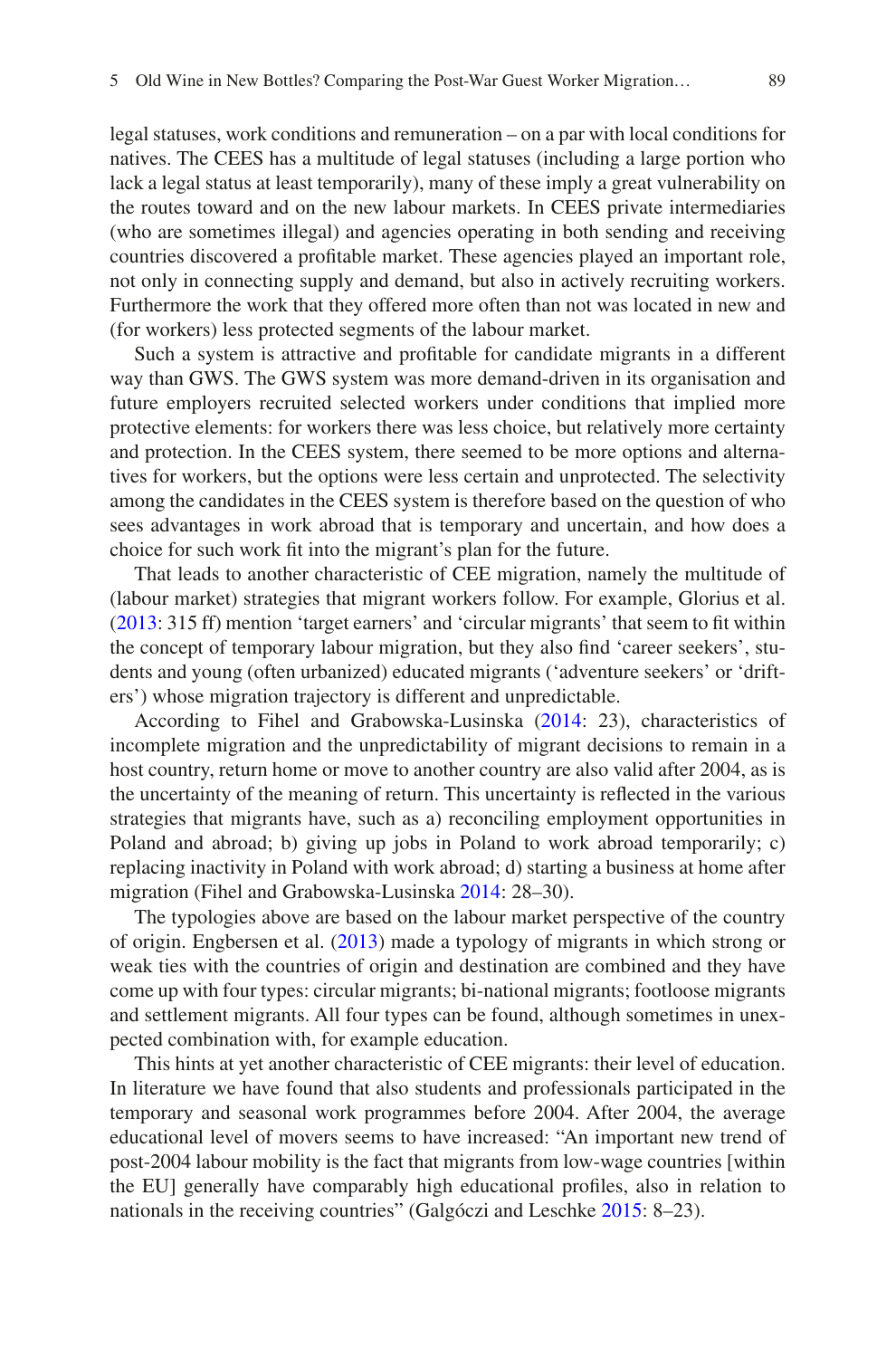The high educational levels combined with labour markets that offer low-skilled jobs lead to the claim that "skills/occupation mismatch is an important characteristic of post-2004/2007 intra-EU migration; this claim has been substantiated by the current sectoral distribution of migrant labour, which focuses overwhelmingly on sectors that do not require a higher education" (Galgóczi and Leschke [2015:](#page-20-14) 8–23).

Researchers looking at the aggregate flows and at the motivations and strategies of the migrants involved have stressed that east-west labour migration in Europe "is becoming increasingly diverse, fluid and sub-regionalised in nature (Napierala and Trevena [2010\)](#page-20-16)." Engbersen et al. ([2010a](#page-19-3): 11 ff) have coined the concept 'liquid migration' for such diverse and unpredictable migrations (see also Engbersen in Chap. [4](https://doi.org/10.1007/978-3-319-77991-1_4) of this volume).

## *5.3.3 National and EU Systems of Regulating Cross-Border Migration and Mobility*

In the preceding two sections, states and their regulatory systems have been alluded to several times. In this paragraph we will look explicitly at state regulatory systems of international migration and see whether they have played a different role in the GWS and CEES migration systems.

When the demand for migrant workers emerged in the 1950s and 1960s, they were defined as foreigners, or foreign workers, from the point of view of the migration regulatory system. Apart from Switzerland, that had a stricter policy of old, most North Western European countries had simple and lenient admission procedures in the beginning. Migrant workers came 'spontaneously', as tourists; if they found work they would be given a work permit. Having a work permit would enable them to get a residence permit. After the economic recession of 1966/67 however, most destination countries started to apply more control to the system of admission. In the Netherlands, for example, permission for legal entrance and a residence permit had to be arranged with a Dutch Embassy or Consulate in the country of origin before arrival in the Netherlands since 1969. Introducing this new system of control also made it possible to implement the actual labour migration stops between 1972 and 1974. In the second half of the 1970s these stricter policies for residence and work permits, combined with the stop on labour migration, led to the emergence of undocumented migrants and the call for regularisations.

Within the legal regulatory system described above, the state (i.c. the ministry responsible for employment) gradually built an institutional system for recruitment and deployment of workers from abroad: bilateral agreements between recruiting and sending countries were concluded in which rules, conditions and procedures were established. Institutional arrangements and policies were elaborated at the sending and the receiving side. Turkey gave emigration a place in its national economic planning, for example, and developed a registration system for candidate migrant workers and proposed selected candidates to foreign recruitment offices (Akgündüz [2008](#page-19-7)). At the receiving end, recruitment procedures were developed by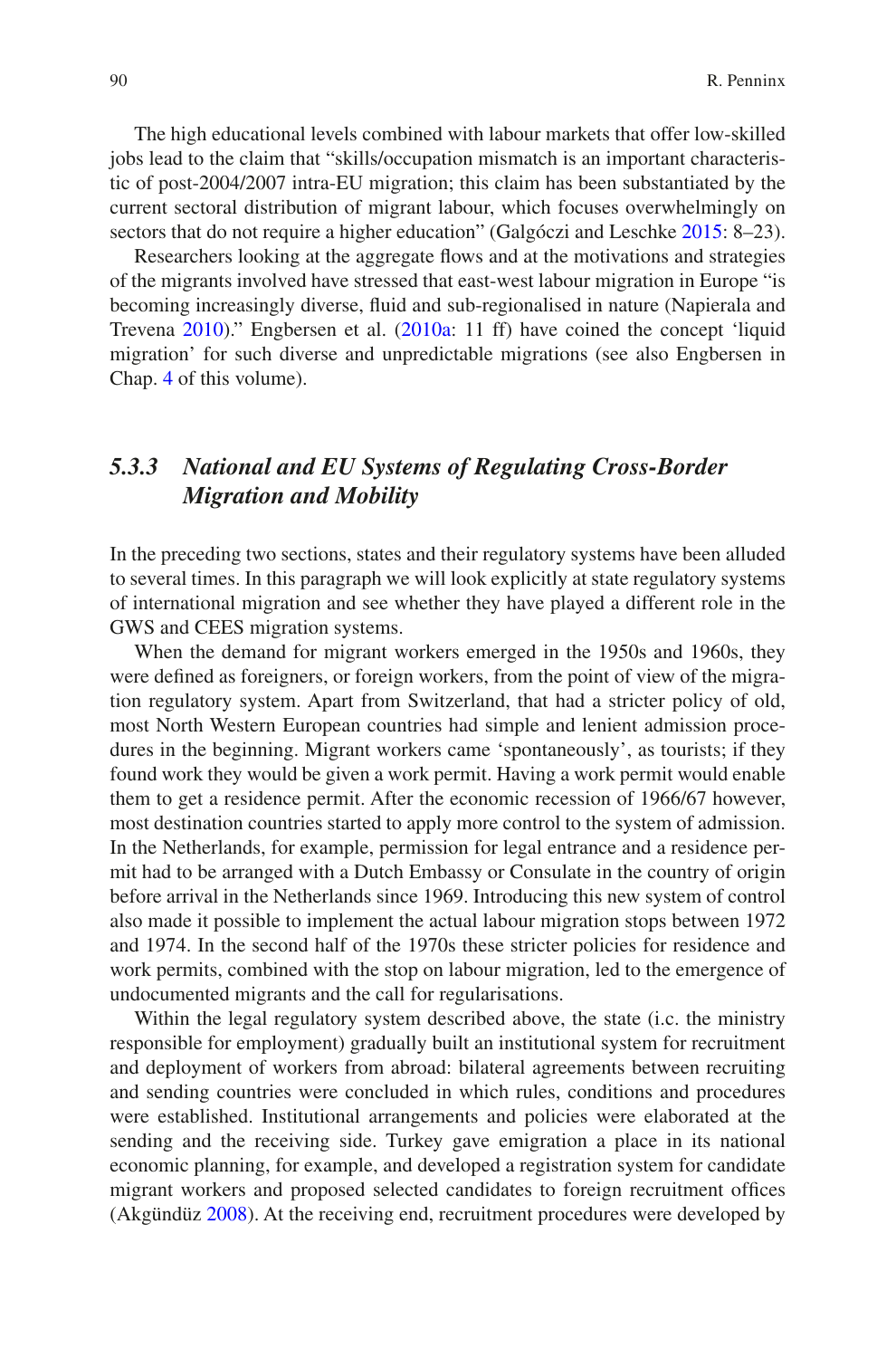state agencies and implemented by recruitment or immigration offices. In countries where trade unions had acquired strong positions in tripartite socio-economic decision-making, such as Austria, the FRG, the Netherlands and Sweden, labour unions were actively involved in controlling and setting the conditions for recruitment and employment of these migrant workers (Penninx and Roosblad [2000](#page-21-4); Rist [1978\)](#page-21-2).

The regulatory system of the CEES system saw a completely different development than that of the GWS system. In the early 1990s the legal infrastructure still resembled the one that was in place towards the end of the GWS system. On the one hand, CEE countries of origin had opened the exit option for its citizens after the fall of the Iron Curtain (which before had been open only for migrant workers from Yugoslavia in the GWS system). On the other hand, European Community countries (totalling 12 in 1990) theoretically installed the same restrictive immigration policies for third-country nationals (TCNs) that had been developed in the destination countries of the former GWS system: new EC members, like Greece, Spain and Portugal, had created similar legal regulatory systems as part of the requirements to become an EU member: the *acquis*.

However, under this formally unitary legal system, two quite different implementation regimes developed within the European Community and later the EU (Doomernik and Bruquetas-Callejo [2015:](#page-19-10) 61ff). The first is the North Western European regime that had developed from an initially open 'guest worker system' in the 1960s towards an increasingly controlled, restrictive and selective admission policy for foreign workers after 1974. CEE labour migration to these countries under this regime in the period 1990–2004 took the form of specific but limited labour immigration programmes on the one hand, and short-term circular labour on tourist visa and irregular work migration on the other.

The second implementation regime in that same period was established in the Southern European countries (see chapters on Italy and Spain in Zincone et al. [2011\)](#page-21-5). In the words of Doomernik and Bruquetas-Callejo [\(2015](#page-19-10): 61), this regime is characterized "by a predominance of labour and family migration, scarcity of asylum seekers, illegality as an endemic feature, and the combination of restrictive admission and citizenship policies with frequent amnesties." Under this regime labour migrants were mainly attracted and absorbed by the informal economy. The state is not an actor in the regulation of migration, while private intermediaries and agencies play an important role in the organisation.

In previous analyses of labour migration policies in Europe, states were the basic units for analysis, workers were defined as international migrants who cross state borders and states had the sovereign right to decide whether foreign workers are allowed to reside and work there. Over the course of time, however, a completely different legal regime for mobility has been developed for and within a supranational unit in Europe: the European Union (Penninx [2014](#page-20-17)). Its predecessors, the European Coal and Steel Community (ECSC, since 1951), the European Economic Community (EEC, since 1968), and the European Community (EC, since 1985) had gradually created an area in which former international migration between member states was actually transformed into internal migration and mobility. This process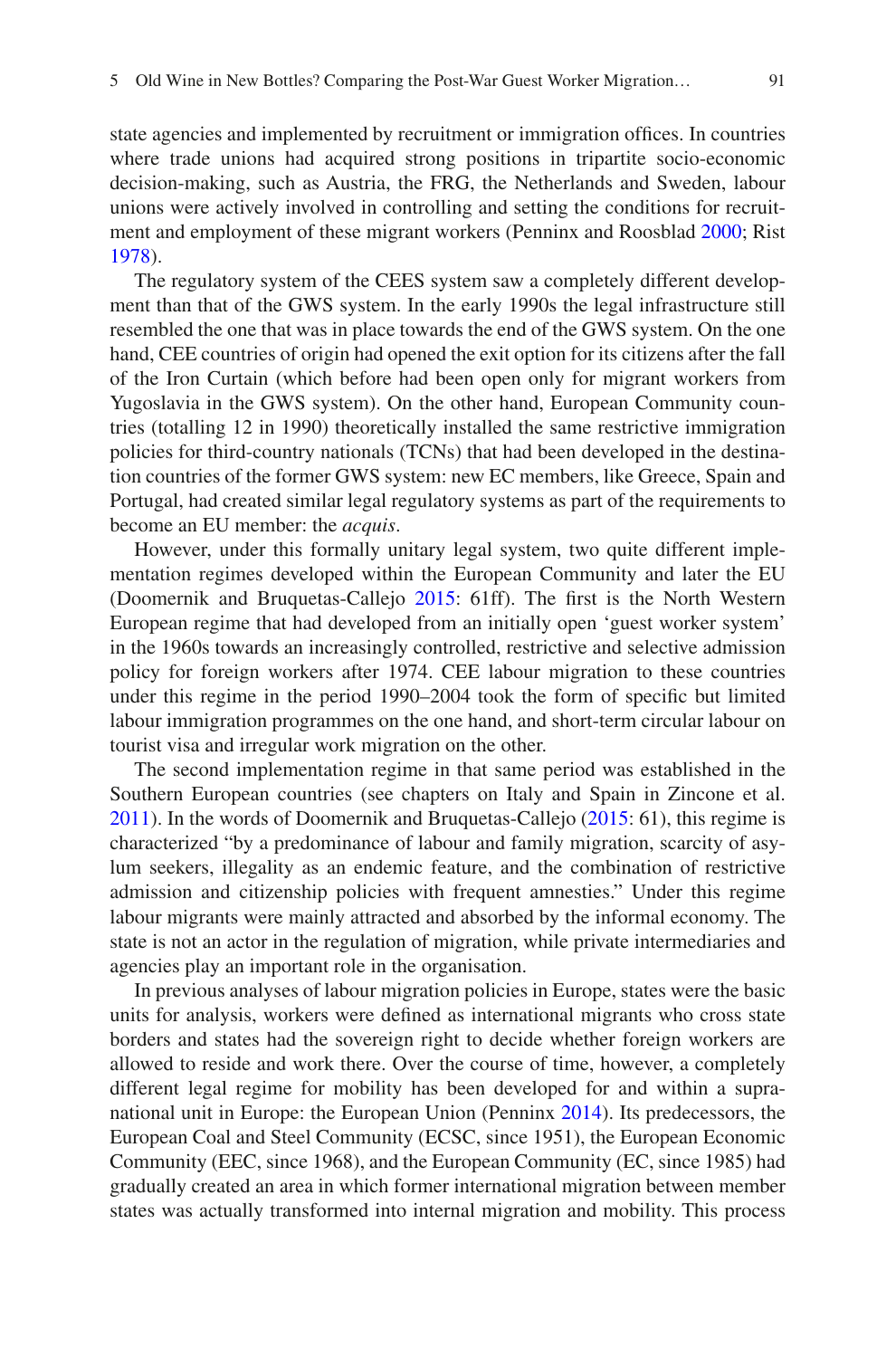was finalised in the European Union (EU, since 1993) that gave all citizens (and long-term legally residing TCNs) complete freedom of movement and the freedom to work in all member states.

This new intra-European movement regime was in place when the EU expanded from 15 members (since 1995) to 25 members in 2004, to 27 in 2007 and to 28 in 2013, when Croatia joined the EU. Although many EU15 member states delayed free access of citizens to the labour market of these new members for some years, by 2014 the freedom to work had been realised in all 28 EU-countries, except Croatia. This changed the basics of the regulatory system and the role of states in migration and mobility in general, and of labour migration systems in particular. In the economy-driven ideology of the EU, the national labour markets of all EU countries have merged into a single market where market mechanisms and agencies are supposed to do their work without the hindrance of borders and of national authorities and legislations. International migration has become internal mobility: an economically profitable and desirable situation. Ideally, it means that individual citizens have an unlimited choice – on principle – to go and work elsewhere in the EU for whatever reason, with whatever intention to stay or return; and employers, agencies and intermediaries, in turn, are working in an open competitive market, unhindered by protective state or national labour market regulations.

In actual practice, however, the picture is somewhat different: the unrestricted choice for the worker should be put in the perspective of the greater precariousness of the work on offer (as compared between the CEES and the GWS). At the same time, the absence of national restrictions to open, intra-European competition is resisted vehemently by trade unions and sometimes even national governments. Using national protective systems they want to defend equality of workers against 'social dumping', such as the posting of workers under foreign rules, outsourcing work to agencies or the use of 'bogus self-employed entrepreneurs'.

All in all, it is clear that the principles, regulations and practical mechanisms of free movement of workers in deregulated and segmented labour markets are quite different from the ones that governed the Guest Worker System. The outcomes in terms of the nature and direction of flows, of who participates in the movement with which motivation and which strategy, and where participants in the movement ultimately end up are bound to be different.

This fundamental difference between the GWS and CEES systems, in terms of state regulation also had consequences for the cities and towns in which migrants came to work. The strong involvement of the state and social partners in the regulation and control of guest workers deployment implied an employers' and state responsibility for the housing of recruited workers. Big companies often built residential accommodation (sometimes on the premises of the work place) or hired these elsewhere, and the national state could take the initiative to build special residences within national building plans, as was the case in the Netherlands in the 1970s. Furthermore, the state subsidised social and welfare work for guest workers, in the Dutch case for example through a network of regional Foundations for Assistance to Foreign Workers and its umbrella organisation LSBBW (later NCB). In the case of migrant workers from CEE countries, particularly after 2004, employ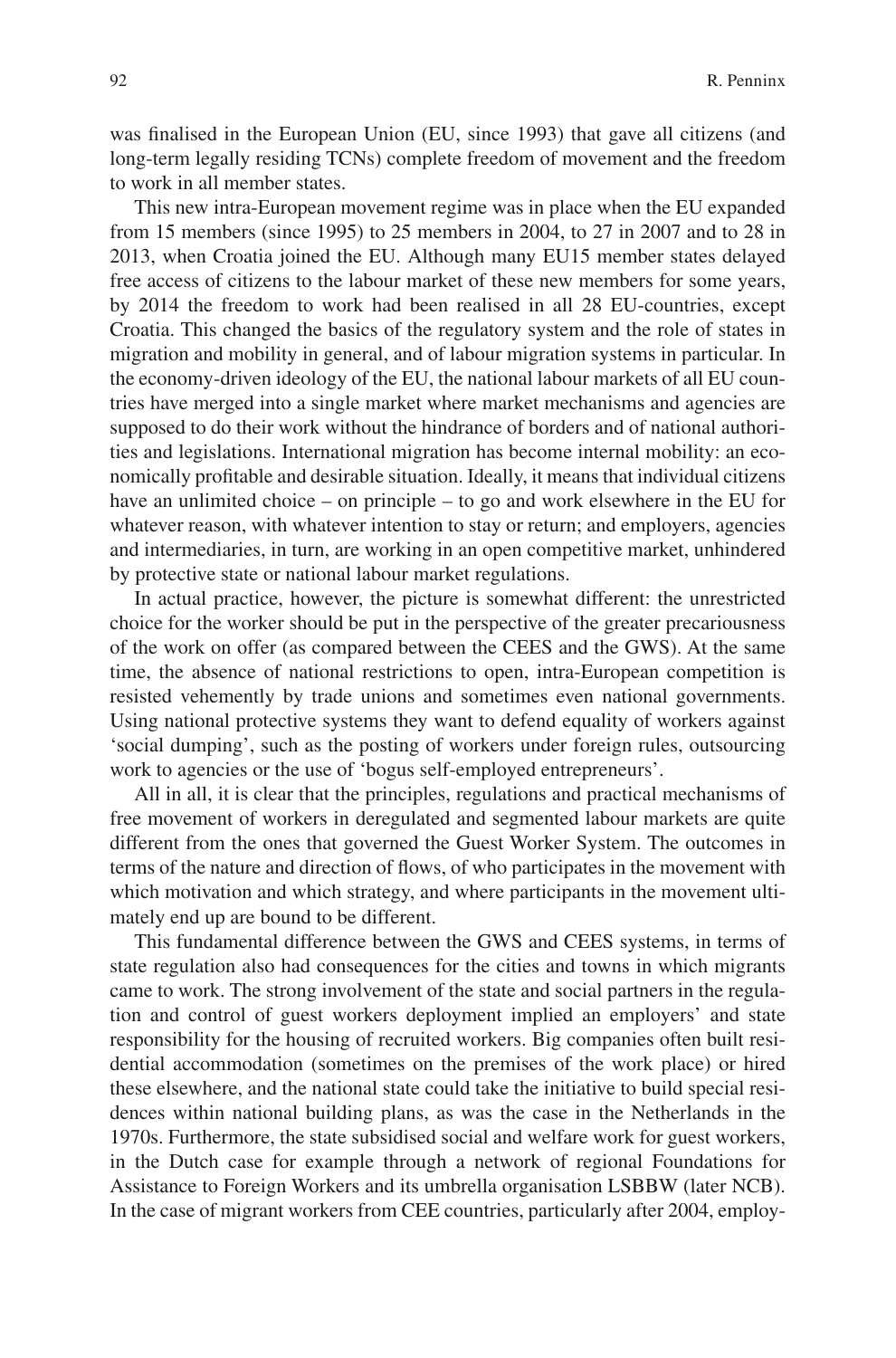ers or the state did not take on such responsibilities. Cities and towns had to deal with the housing and social demands of these migrant workers, using their own services and budgets. Claims of local governments on state budgets for costs of such services to CEE migrants have been to no avail generally speaking.

#### **5.4 Conclusion**

At face value, the guest worker migration system of 1955–1974 and the migration system from CEE countries to EU15 countries in the period 1990–2015 do have some basic resemblances: both entail a number of sending countries with economies and labour markets that push workers to go elsewhere. These countries are connected to a number receiving countries that have healthy economies and (selective) labour market shortages that pull workers. In both the GWS system and the CEES system millions of workers have been involved, often including periods of work that were followed by a definitive return. The time frame of 2.5 decades in both systems also led to resident immigrant populations of not only workers in receiving countries, partially settling immigrants.

Comparing economic and labour market factors that form a necessary condition for the emergence and continuation of labour migration systems in more detail, we see a strong resemblance again. The differential development gaps (measured in GDP per capita) between sending and receiving countries in both systems during and at the end of both systems are strikingly similar. Even the differentiation of countries at the sending side is comparable: in the GWS system Turkey compares with Poland, Romania and Bulgaria in the CEES, as they are all countries with a GDP per capita of around 20% of the destination countries. The Southern European countries within the GWS also had comparable gap figures as the better-performing countries in the CEES like Slovenia and the Czech Republic. Other indicators, such as unemployment and activity rate, suggest a comparability of the two systems as well. The ending of the GWS system in 1974 and the end of the growth of the CEES system in 2009 are not so much caused by changes at the push side (with decreasing GDP- and wage differentials) in sending countries, as by a sudden disappearance of pull factors in destination countries during the economic crises starting in 1974 and 2008 respectively.

Nevertheless, when comparing the organisation of the migration movements in combination with the legal regulatory framework and state policies regarding labour migration, we see very different regimes of regulating labour migration, going together with very different forms of the practical organisation of flows. The GWS had started as a movement of workers moving along informal networks that connected workers and future employers in a context in which the spontaneous arrival could be legalised easily and under regular conditions of the labour market. In the course of time, this labour migration became institutionalised, implying a stateled – often tripartite – decision-making on recruitment and on conditions for regular work and residence. That system was also able to canalize to a great extent the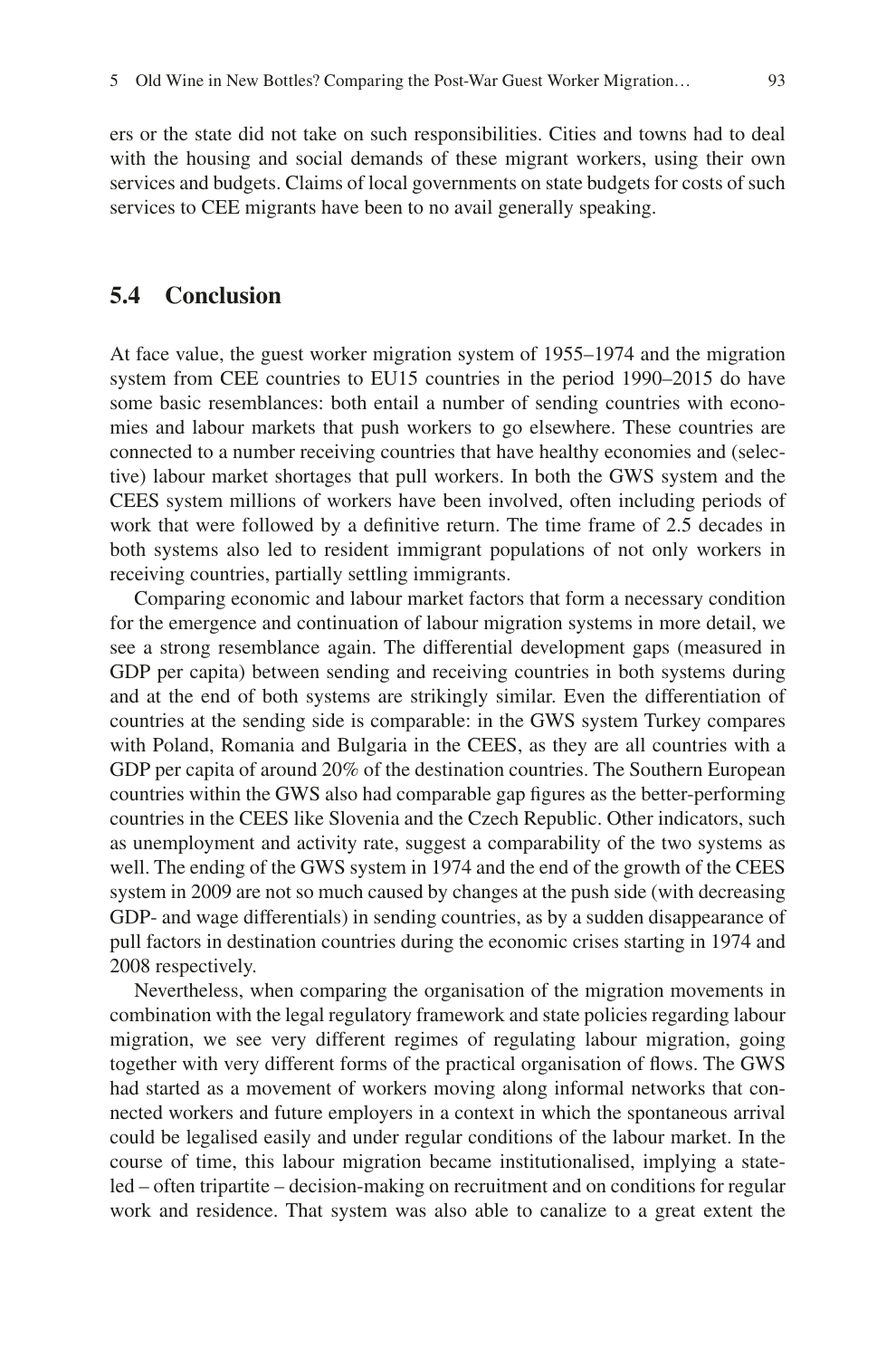informal system through nominative recruitment. It could imply involvement of the sending state in recruitment, regulation and protection, as was the case in Turkey. Private intermediaries and work agencies were virtually absent in this institutionalised system.

In the CEES system both the legal context and the organisation were different. In the first period of 1990 to 2004 there were at least three quite different ways of participating in labour migration: in the North Western European corridor there were (limited) formalised labour migration programmes that resembled the official recruitment of the GWS system, but the bulk of labour migration consisted of the quasi-legal short-term and repeated work visits that was coined incomplete migration. Private market intermediaries and work agencies (both legal and illegal) played an important role in these movements. In the southern migration corridor, movements took the form of irregular labour migration through informal channels, and became increasingly organised and assisted by (illegal) intermediaries and agencies, without involvement, consent or cooperation of authorities in destination countries. This labour migration mainly served the informal and low-wage sectors of the economies in the south.

After the accession of CEE states in 2004 and 2007, the legal context changed drastically in the sense that legal barriers for movement gradually disappeared. In the new free mobility market, connecting the supply of workers in CEE countries with a growing demand for flexible work in the booming neo-liberal economies of the west and south, was a profitable activity for intermediaries and work agencies. Regulation and control of movement by national authorities was supposed to be absent after transitional periods (but even before that time), even when migrant workers' protection became endangered by new practices of deploying foreign workers by posting or so-called self-employment. This heyday of the CEES ended abruptly in 2009 by the economic crisis.

The literature documents the differential effects of the new legal framework and the different organisation that came with it: who was selected, who made himself available as a migrant in the system, and how did migrants use that system for their short and long-term future? The GWS generally brought in low-skilled, predominantly male migrants for certain periods for regular jobs at the lower end of the formal labour market for relatively well-protected contract work. In the CEES the regular organised labour migration programmes were a minor part of the movement and only in the first phase. In the first phase, until 2004, most of the movement was irregular – in the sense that a pre-organised legal frame was absent – and not officially organised – in the sense that demand and supply was connected through informal networks or (often irregular) private intermediaries and agencies. The actual work obtained was often irregular, less protected and certain, and low paid.

Such different opportunities have obviously attracted different candidates who could fit these opportunities to their varied migration strategies. Women participated much more than in GWS. The age variation is larger. Migrants in CEES turn out to be relatively well educated, but work below their skills. These trends seem to be reinforced after 2004, when the legal barriers obstructing labour mobility had disappeared. The result is an increasingly heterogeneous movement of people who use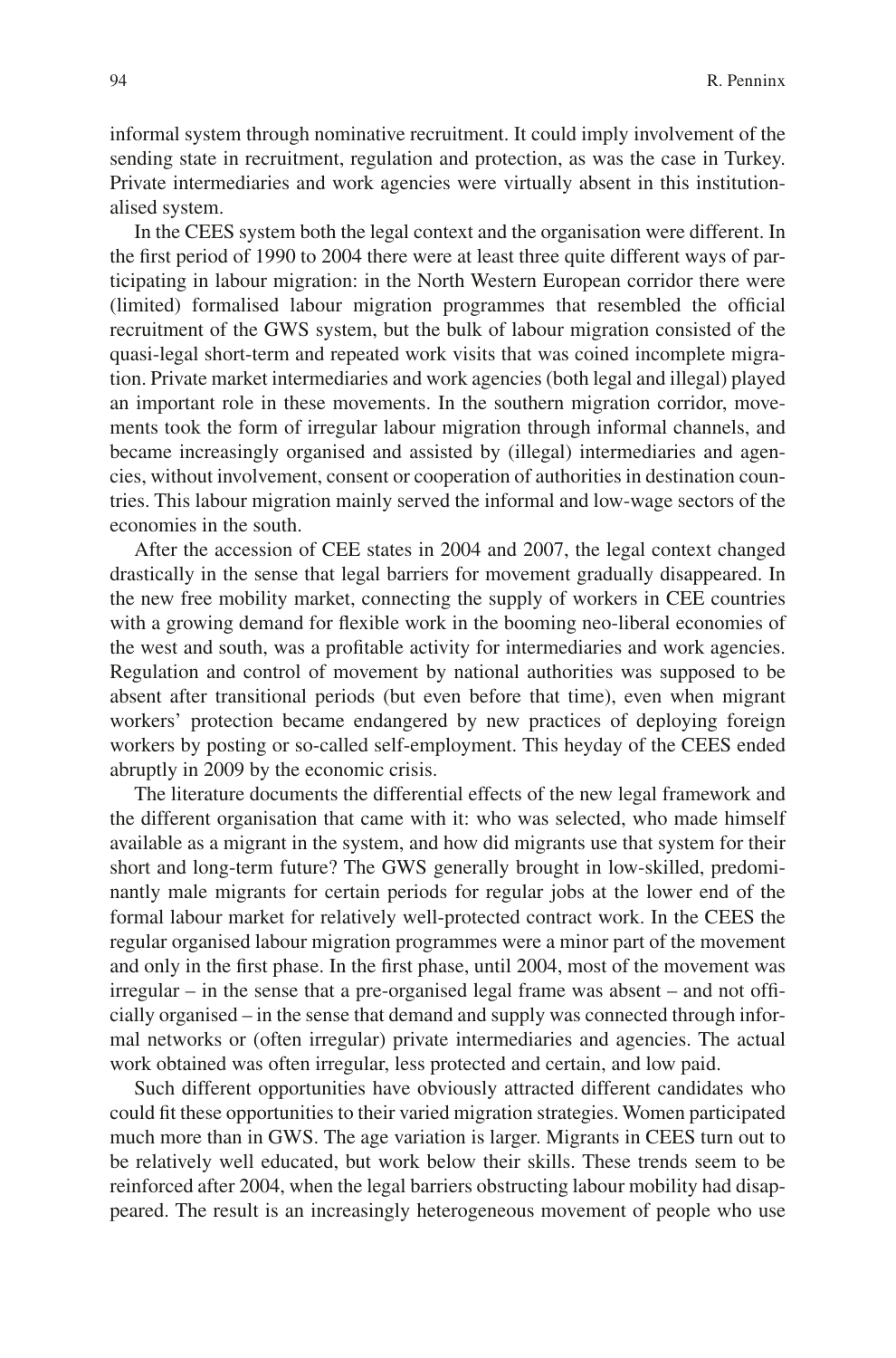temporary, uncertain work in the west or south as a means of exploring how their future might look and where it could happen. It is certainly not a labour migration system as the one defined in the literature: not only the new bottles of the CEES are different from the older ones of the GWS, the wine tastes different as well.

The outcome, where these mobile people of the CEES will end up establishing themselves is rather unpredictable. The ones who are successful in their new places of residence will probably be inclined to stay. But who knows the percentage of successful migrants (basically those that find a steady job corresponding with the skill level and ambition of the migrant and better than staying in their home country)? In the North Western European countries and economies, chances of success do not appear to be any better now than they were for guest workers in the past. In the crisis-ridden Southern European countries, chances seem even slimmer. One basic difference with the GWS system is that none of the CEE migrants will stay in destination countries because a return home would make it impossible to depart anew. Free mobility within the EU will prevent that unexpected outcome of strict regulation (for Turks and Moroccans) after the end of the GWS system in 1974.

#### **References**

- <span id="page-19-8"></span>Abadan-Unat, N., Keleş, R., Penninx, R., van Renselaar, H., van Velzen, L., & Yenisey, L. (1976). *Migration and development: A study of the effects of international labor migration on Boğazlıyan district*. NUFFIC: Den Haag/Ankara.
- <span id="page-19-7"></span>Akgündüz, A. (2008). *Labour migration from Turkey to western Europa, 1960–1974; a multidisciplinary analysis*. Aldershot: Ashgate.
- <span id="page-19-6"></span>Arango, J. (2016),*Spain: New Emigration Policies Needed for an Emerging Diaspora.* At: [http://](http://www.migrationpolicy.org/research/spain-new-emigration-policies-needed-emerging-diaspora) [www.migrationpolicy.org/research/spain-new-emigration-policies-needed-emerging-diaspora](http://www.migrationpolicy.org/research/spain-new-emigration-policies-needed-emerging-diaspora)
- <span id="page-19-2"></span>Black, R., Engbersen, G., Okolski, M., & Pantiru, C. (Eds.). (2010). *A continent moving west? EU enlargement and labour migration from central and Eastern Europe*. Amsterdam: Amsterdam University Press.
- <span id="page-19-0"></span>Bonifazi, C., Okolski, M., Schoorl, J., & Simon, P. (Eds.). (2008). *International migration in Europe: New trends and new methods of analysis*. Amsterdam: Amsterdam University Press.
- <span id="page-19-1"></span>Cohen, R. (1987). *The new helots; Migrants in the international division of labour*. Vermont: Gower.
- <span id="page-19-9"></span>Den Exter, J. (1993), Regionale herkomst van Turken in Nederland, in: *Migrantenstudies* 9, nr 3, 18–34.
- <span id="page-19-5"></span>Dhéret, C., A. Lazarowicz, F. Nicoli, Y. Pascouau & F. Zuleeg (2013), *Making progress towards the completion of the Single European Labour Market.* Brussels: European policy Centre, EPR Issue Paper no. 75.
- <span id="page-19-10"></span>Doomernik, J., & Bruquetas-Callejo, M. (2015). National immigration and integration policies in Europe since 1973. In B. Garcés-Mascareñas & R. Penninx (Eds.), *Integration processes and policies in Europe. Contexts, levels, actors* (pp. 57–76). Dordrecht: Springer Open.
- <span id="page-19-3"></span>Engbersen, G., Okolski, M., Black, R., Godfried, E., & Pantiru, C. (2010a). Introduction: Working out a way from east to west: EU enlargement and labour migration from central and Eastern Europe. In R. Black, G. Engbersen, M. Okolski, & C. Pantiru (Eds.), *A continent moving west? EU enlargement and labour migration from central and Eastern Europe* (pp. 7–22). Amsterdam: Amsterdam University Press.
- <span id="page-19-4"></span>Engbersen, G, E. Snel & J. de Boom (2010b), A van full of poles': Liquid migration from central and Eastern Europe'. In: R. Black, G. Engbersen, M. Okolski & Chr. Pantiru (Eds), A continent moving west? EU enlargement and labour migration from central and Eastern Europe*.* Amsterdam: Amsterdam University Press, pp. 115–140.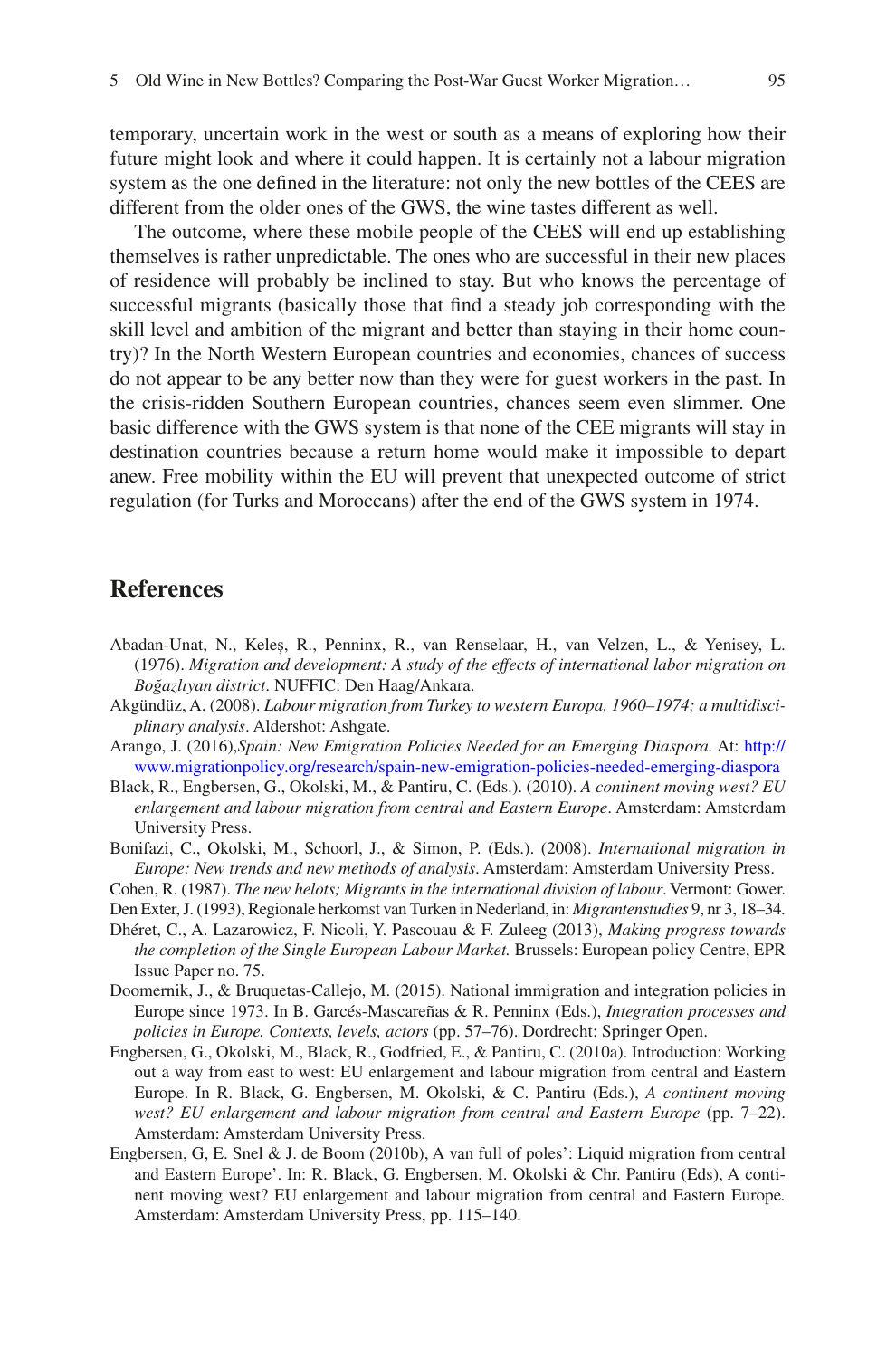- <span id="page-20-15"></span>Engbersen, G., Leerkes, A., Grabowska-Lusinska, I., Snel, E., & Burgers, J. (2013). On the differential attachments of migrants from central and Eastern Europe: A typology of labour migration. *Journal of Ethnic and Migration Studies, 39*(6), 1–23.
- <span id="page-20-8"></span>Engelbrektsson, U.-B. (1978). *The force of tradition; Turkish migrants at home and abroad*. Gothenburg: Acta Universitatis Gothoburgensis.
- <span id="page-20-3"></span>Eurostat. (2011). *Migrants in Europe. A statistical portrait of the first and second generation*. Luxembourg: Publications Office of the EU.
- <span id="page-20-0"></span>Fawcett, J. T. (1989). Networks, linkages, and migration systems. *The International Migration Review, 23*(3), 671–680.
- <span id="page-20-9"></span>Fihel, A., & Grabowska-Lusinska, I. (2014). Labour market Behaviours of back-and-forth migrants from Poland. *International Migration, 52*(1), 2014.
- <span id="page-20-4"></span>Fihel, A., & Okolski, M. (2009). Dimensions and effects of labour Migrtaion to EU countries: The case of Poland. In B. Galgóczi, J. Leschke, & A. Watt (Eds.), *EU labour migration since enlargement: Trends, impacts and policies* (pp. 185–210). Aldershot: Ashgate.
- <span id="page-20-14"></span>Galgóczi, B, & J. Leschke (2015). *Free movement of labour in Europe: a solution for better labour allocation?* Brussels: ETUI, Working Paper 2015.06.
- <span id="page-20-5"></span>Galgóczi, B., Leschke, J., & Watt, A. (2009). Intra-European labour migration – Flows and policy responses. In B. Galgóczi, J. Leschke, & A. Watt (Eds.), *EU labour migration since enlargement: Trends, impacts and policies* (pp. 1–28). Aldershot: Ashgate.
- <span id="page-20-2"></span>Glorius, B., Grabowska-Lusinska, I., & Kuvik, A. (Eds.). (2013). *Mobility in transition; migration pattern after EU enlargement*. Amsterdam: Amsterdam University Press.
- <span id="page-20-6"></span>Hars, A. (2009). Dimensions and effects of labour migration to EU countries: The case of Hungary. In B. Galgóczi, J. Leschke, & A. Watt (Eds.), *EU labour migration since enlargement: Trends, impacts and policies* (pp. 229–252). Aldershot: Ashgate.
- <span id="page-20-13"></span>Jones, K. (2014, December). 'It was a Whirlwind. A lot of people made a lot of money': The role of agencies in facilitating migration from Poland into the UK between 2004 and 2008. *Central and Eastern European Migration Review, 3*(2), 105–125.
- <span id="page-20-11"></span>King, R., Fielding, A., & Black, R. (1997). The international migration turnout in Southern Europe. In R. King & R. Black (Eds.), *Southern Europe and the new immigrations* (pp. 1–25). Brighton: Sussex Academic Press.
- <span id="page-20-7"></span>Markova, E. (2010), Optimising migration effects: A perspective from Bulgaria, In: R. Black, G. Engbersen, M. Okolski & Chr. Pantiru (Eds), *A continent moving West? EU enlargement and labour migration from central and Eastern Europe.* Amsterdam: Amsterdam University Press, pp. 207–230.
- <span id="page-20-16"></span>Napierala, J., & Trevena, P. (2010). Patterns and determinants of sub-regional migration: A case study of Polish contruction workers in Norway. In R. Black, G. Engbersen, M. Okolski, & C. Pantiru (Eds.), *A continent moving west? EU enlargement and labour migration from central and Eastern Europe* (pp. 51–72). Amsterdam: Amsterdam University Press.
- <span id="page-20-10"></span>Okolski, M. (2001). Incomplete migration. A new form of mobility in central and Eastern Europe. The case of Polish and Ukrainian migrants. In C. Wallace & D. Stola (Eds.), *Patterns of migration in Central Europe*. Houndmills/Basinstoke: Palgrave Macmillan.
- <span id="page-20-1"></span>Okolski, M. (Ed.). (2012). *European immigrations: Trends, structures and policy implications*. Amsterdam: Amsterdam University Press.
- <span id="page-20-12"></span>Peixoto, J., J. Arango, C. Bonifazi, C. Finotelli, C. Sabino, S. Strozza & A. Triandafyllidou (2012),'Immigrants, markets and policies in Southern Europe; the making of an immigration model?. In: B. Glorius, I. Grabowska-Lusinska & Aimee Kuvik (Eds) (2013),*Mobility in transition; Migration pattern after EU enlargement.* Amsterdam: Amsterdam University Press, pp. 107–148.
- <span id="page-20-17"></span>Penninx, R. (2014). Regional economic integration and migration: Lessons from the case of Europe. In G. Battistella (Ed.), *Global and Asian perspectives on international migration* (pp. 183–196). Cham: Springer International Publishing.